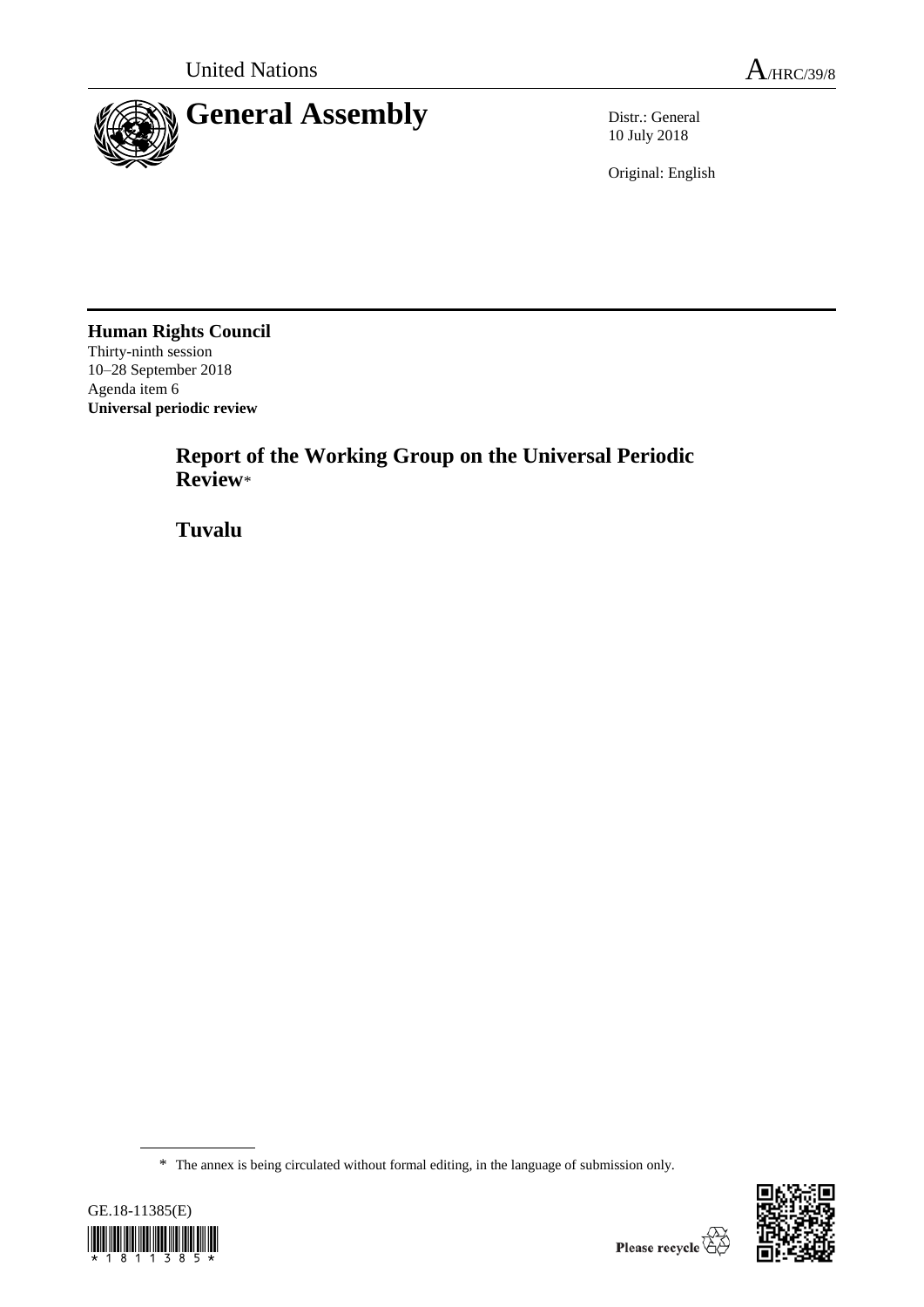# **Introduction**

1. The Working Group on the Universal Periodic Review, established in accordance with Human Rights Council resolution 5/1, held its thirtieth session from 7 to 18 May 2018. The review of Tuvalu was held at the 6th meeting, on 9 May 2018. The delegation of Tuvalu was headed by the Prime Minister of Tuvalu, Enele Sosene Sopoaga. At its 10th meeting, held on 11 May 2018, the Working Group adopted the report on Tuvalu.

2. On 10 January 2018, the Human Rights Council selected the following group of rapporteurs (troika) to facilitate the review of Tuvalu: Mexico, Mongolia and Senegal.

3. In accordance with paragraph 15 of the annex to Human Rights Council resolution 5/1 and paragraph 5 of the annex to Council resolution 16/21, the following documents were issued for the review of Tuvalu:

(a) A national report submitted/written presentation made in accordance with paragraph 15 (a) (A/HRC/WG.6/30/TUV/1);

(b) A compilation prepared by the Office of the United Nations High Commissioner for Human Rights (OHCHR) in accordance with paragraph 15 (b) (A/HRC/WG.6/30/TUV/2);

(c) A summary prepared by OHCHR in accordance with paragraph 15 (c) (A/HRC/WG.6/30/TUV/3);

4. A list of questions prepared in advance by Brazil, Germany, Liechtenstein, Portugal, Slovenia, Spain and the United Kingdom of Great Britain and Northern Ireland was transmitted to Tuvalu through the troika. These questions are available on the website of the universal periodic review.

# **I. Summary of the proceedings of the review process**

#### **A. Presentation by the State under review**

5. The Prime Minister of Tuvalu, Enele Sosene Sopoaga, presented the national report. He emphasized that the preparation of the report had followed a broad-based consultative approach that was inclusive and constructive. The report highlighted achievements, challenges and constraints and set out the way forward for the country's strategy for the promotion and protection of human rights.

6. The fundamental human rights of Tuvaluans as a people, and the rights of Tuvalu as a sovereign State, were grossly challenged by unique vulnerabilities to external forces that were beyond the country's capability to cope.

7. Since the previous report under the universal periodic review, the adverse impacts of the 2008 global economic crisis had even reached nations as remote as Tuvalu. That had resulted in a severe reduction in employment of the country's trained seafarers on merchant ships worldwide, losses in foreign investment in the Tuvalu Trust Fund and losses in revenue from remittances. Severe tropical cyclones had hit the islands, and there had been increased erosion, salinity in fresh water, long droughts and other environmental degradation, which the Government strongly believed to be effects of climate change and sea-level rise.

8. Tuvalu, a least developed country and small island developing State, had been largely left on its own with respect to ensuring the provision of services vital to the promotion and protection of the human rights of its people.

9. Unless the Human Rights Council and States Members of the United Nations fully recognized the unique vulnerabilities of Tuvalu and other small island developing States, took urgent concrete action to respond to the problem of climate change and provided special partnership opportunities for small island developing States, the fundamental rights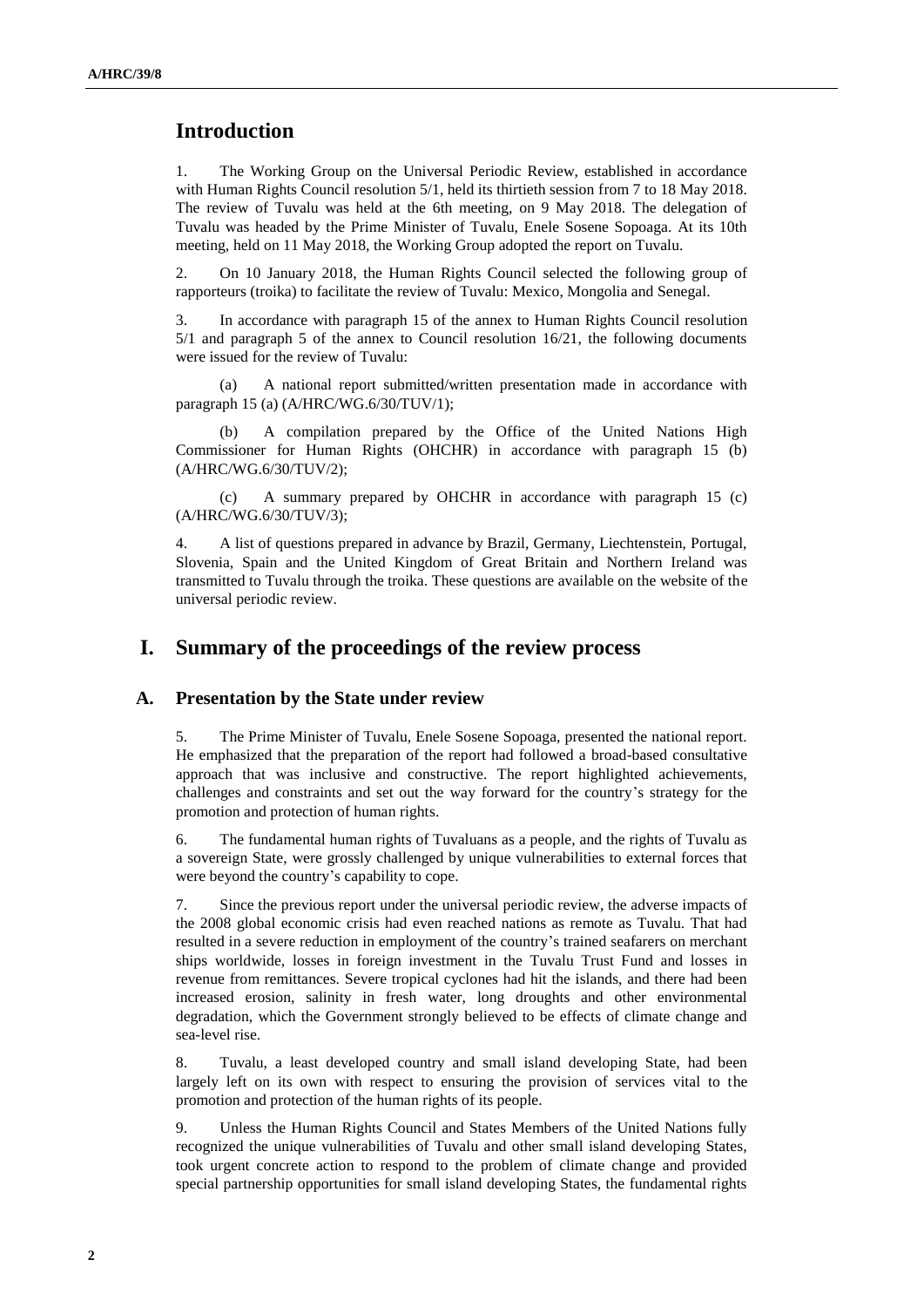of Tuvaluans to sustainable development and to survive as a people would be severely compromised. The Council must follow up its words with action.

10. The Constitution of Tuvalu, which provided for the full recognition of human rights, continued to be recognized as the supreme, and basic, law of the country. Protection and promotion of human rights and freedoms was derived from and based on the Constitution. All laws, and all acts done under a law, must be reasonably justifiable and democratic. When determining whether a law or act was reasonably justifiable and democratic, the courts could take into account: (a) traditional standards, values and practices, as well as previous laws and judicial decisions, of Tuvalu; (b) law, practices and judicial decisions of other countries that the court reasonably regarded as democratic; and (c) international conventions, declarations, recommendations and judicial decisions concerning human rights.

11. Within its limited resources, Tuvalu would continue to work towards the full realization of human rights for the people of Tuvalu, in all sectors of development and of the community.

12. A constitutional review, which involved nationwide consultations, was currently under way and set to be finalized in 2019. Proposed changes included adding gender and disability as grounds on which discrimination was prohibited. Also being considered in the review were models and structure of governance, the traditional and cultural rights of island communities, the response to climate change and the social impact of cybercrime.

13. Tuvalu was committed to achieving the targets of the 2030 Agenda for Sustainable Development. In its national strategy for sustainable development, formulated in 2015, and with a vision of a more protected, secure and prosperous Tuvalu and healthier people who were more engaged in national, regional and international forums, the Government had identified — and the people had supported — 12 areas of priority, including targets on climate change, governance, development of outer islands, social development, infrastructure development and oceans.

14. Education and health services, including the costly Tuvalu Medical Treatment Scheme for referrals, were provided for by the Government and almost 100 per cent of the population had access to electricity. Per capita income had increased greatly over the past few years. There was still an urgent need to improve infrastructure for connectivity and better nation-building.

15. Climate change was the most serious existential threat for Tuvaluans as a people and Tuvalu as a sovereign State. Concrete action to reduce greenhouse gas emissions and to provide adequate funding for mitigation and adaptation actions for small island developing States was urgently needed. The seriousness of the threat had been noted in, among other documents, the SIDS Accelerated Modalities of Action (SAMOA) Pathway and the 2030 Agenda. In its statement for 2018, the Commonwealth Heads of Government Leaders had called for a new paradigm shift for responses and action by the international community.

16. The increasing frequency in which effects of climate change had been felt been well documented worldwide. Those effects threatened the full and effective enjoyment by Tuvaluans of their rights to life, water and sanitation, food, health, housing, selfdetermination, culture and development.

17. Tuvalu was currently active in the development of the guidelines for the implementation of the Paris Agreement. It had also proposed two initiatives related to climate change, including with respect to the establishment of the Pacific Islands Climate Change Insurance Facility and the adoption of a General Assembly resolution to give protection to people displaced by the impacts of climate change.

18. Tuvalu was mainstreaming climate change action into its national strategy for sustainable development and the budget. It had established the Climate Change and Disaster Survival Fund, and national strategies on its nationally determined contributions and national action plans. It had embarked on a coastal adaptation project, funded by the Green Climate Fund, to construct protective sea walls for all its islands. Education and capacity-building were extremely vital  $-$  a more educated population would cope better with the effects of climate change and sea-level rise.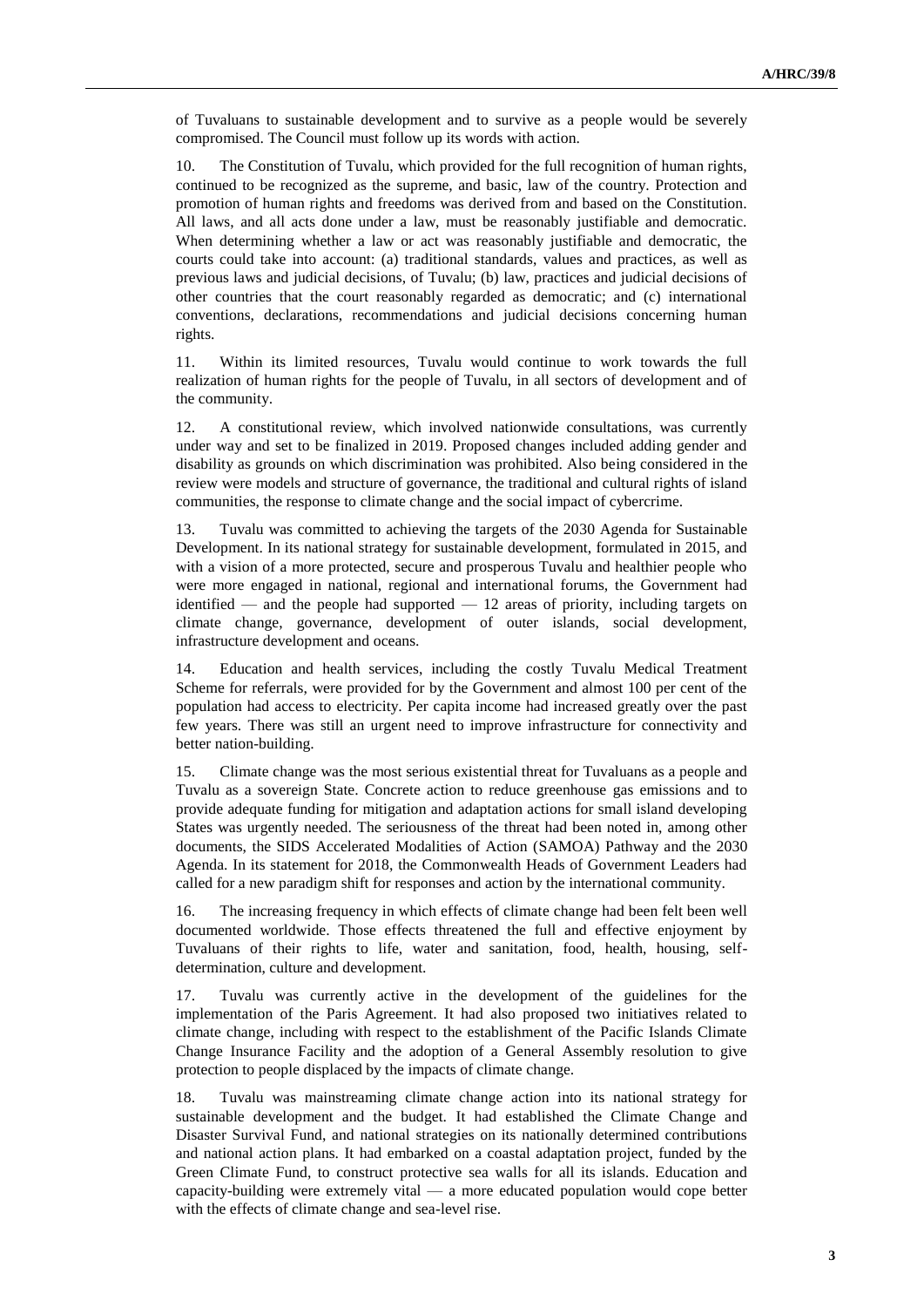19. Relocation of Tuvaluans to other lands was not an option. The Government was fully committed to protecting Tuvalu against the onslaught of climate change. The Prime Minister called on the international community to do what was right, in the manner provided under the Paris Agreement. The United Nations, including the Human Rights Council, was duty-bound and morally obligated to provide leadership to keep the "world canoe" buoyant.

20. The national creed, which could be translated as "Tuvalu for the Almighty", was the foundation of the country's social and cultural beliefs and the basis of the country's nationhood. Tuvaluans held dear their God-given traditional values and cultural practices and their communal way of living, respecting each other and living alongside and helping each other to ensure human security and dignity for every Tuvaluan. Tuvalu needed, however, to improve its development to independently support the development and protection of human rights in the country.

21. Tuvalu had ratified a number of international conventions dealing with human rights, and the Government was committed to fulfilling the requirements and obligations under those conventions.

22. On the ground, a number of initiatives had made progress with the partnership of bilateral donors and regional bodies. The Government hoped that the Human Rights Council could also make a contribution to help Tuvaluans.

23. Tuvalu, with the help of partners, had made a number of improvements to its existing legislation, particularly in laws on child protection, persons with disabilities, women, and persons in vulnerable situations. There was also increased recognition of the rights of island communities and governance on each of the nine islands of Tuvalu. Special support, through policies and action, was provided in the areas of women's development, gender balance, the treatment of women, and youth issues.

24. Tuvalu would continue to honour and implement the policies referred to in its national report, and thus fulfil its human rights obligations. It would also make improvements through the implementation of its human rights action plan and its policies on the protection of children in all education institutions, on gender, on disability, on young people and on sustainable and integrated water and sanitation. The Government was providing \$70 per month per person for seniors and persons with disabilities. While that was a large sacrifice for a small island like Tuvalu, the country was committed to the initiative, which would continue.

25. The country was facing a number of critical challenges, including a lack of technical and specialist expertise, a lack of opportunities, a lack of financial support, difficulty securing durable and genuine partnerships, climate change issues and the isolation of Tuvalu from the centre of influence, which was a source of disadvantage and vulnerability.

26. The Prime Minister pointed out that he and his delegation had travelled halfway around the globe, which represented a heavy carbon footprint, to satisfy the reporting requirements of the Human Rights Council.

27. Reiterating the appeal made by the Prime Minister in 2009 during the presentation of the country's first report under the universal periodic review, the delegation stated that the United Nations, including the Human Rights Council, must establish a physical presence in Tuvalu and the Pacific to ensure durable, responsive and genuine partnerships on human rights. The delegation expressed appreciation for the decision of the Government of Australia to establish a full-fledged high commission in Tuvalu. That could be a critical conduit for others.

28. At the end of June 2018 Tuvalu would host the Polynesian Leaders Group Summit in Funafuti, during which there would be extensive dialogue on climate change and biodiversity in small island developing States.

29. The Prime Minister invited the representatives at the Human Rights Council to visit Tuvalu and see for themselves the beauty and culture of the country and its exposure to the elements of climate change and sea-level rise. He also invited them to the Pacific Islands Forum leaders summit, which Tuvalu would be hosting again in 2019.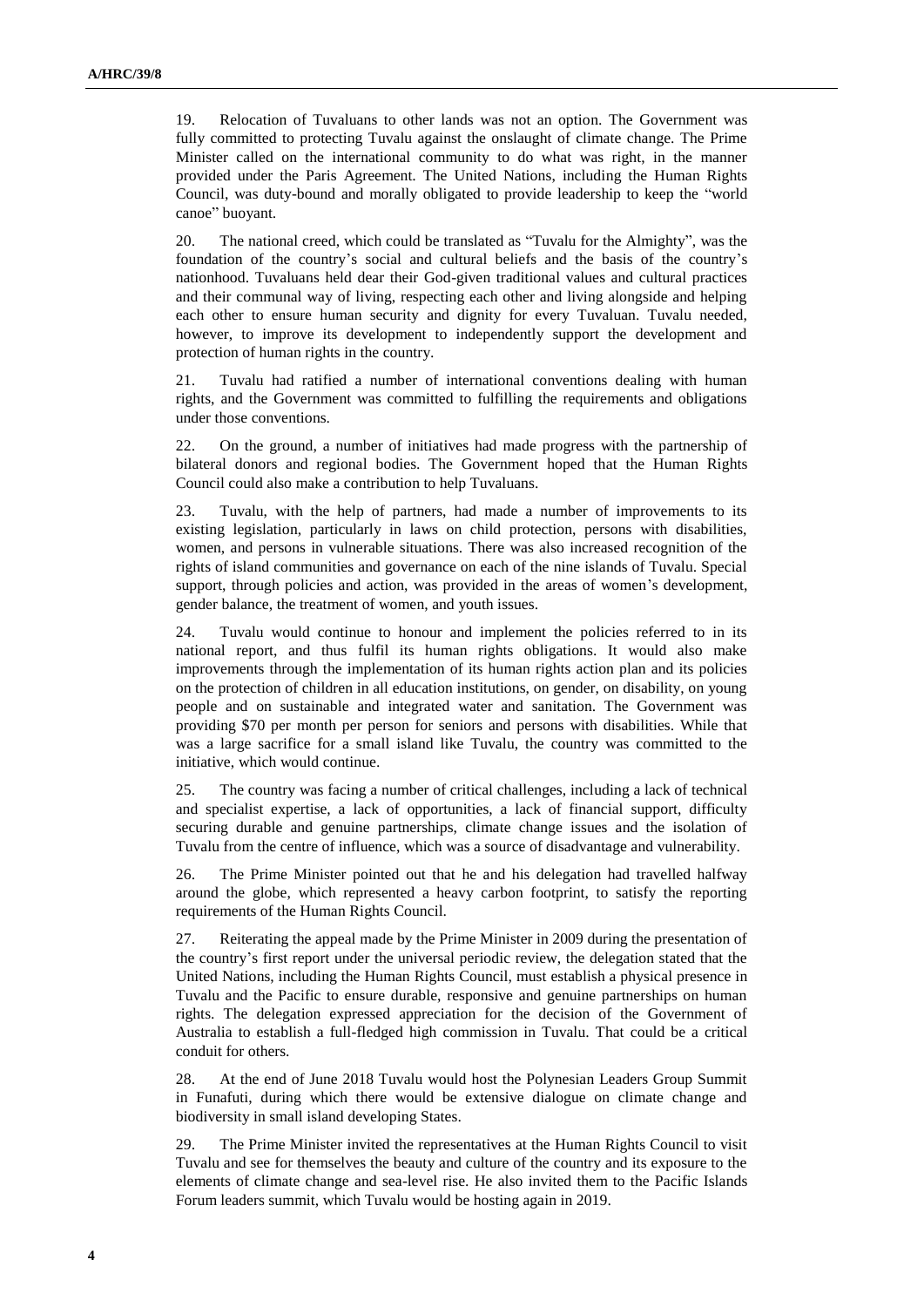30. The Prime Minister thanked a number of countries and partners for the support provided to Tuvalu in dealing with its challenges.

31. The representative of China raised a point of order, stressing that in accordance with General Assembly resolution 2758, there was only one China, and asking the President to remind delegations to use, when referring to Taiwan, its official name at United Nations, that is, Taiwan Province of China.

32. The President explained that the Secretariat would strictly abide by General Assembly resolution 2758 in the report it would prepare in connection with the universal periodic review of Tuvalu. The Assembly had recognized in that resolution that the representatives of the People's Republic of China were the only legitimate representatives of China to the United Nations. The President recalled that national reports were not part of the outcomes, which were adopted by the Human Rights Council in plenary sessions.

33. The delegation of Tuvalu thanked the President for his clarifications. It emphasized that the partnership of the Human Rights Council was critical as Tuvalu strove to fully realize its commitments to the protection of fundamental human rights and the promotion of its people.

34. The delegation urged the international community, especially the Human Rights Council, to hear the voices of Tuvalu and the Pacific, and all small island developing States, especially those of their young people, women and persons with disabilities, and to urgently fulfil their responsibilities by taking action on adaptation and urgently reducing greenhouse gas emissions.

#### **B. Interactive dialogue and responses by the State under review**

35. During the interactive dialogue, 48 delegations made statements. Recommendations made during the dialogue are to be found in section II of the present report.

36. The United States of America noted that protections for children, including young girls, were inadequately addressed in the penal code and that consensual adult same-sex sexual conduct remained criminalized. It also noted existing laws, customs and practices that discriminated against persons with disabilities.

37. Uruguay noted the progress made in areas such as gender equality and women's rights and encouraged Tuvalu to redouble its efforts to combat discrimination and violence against women and girls.

38. The Bolivarian Republic of Venezuela noted positively the national action plan on human rights for 2016 to 2020, the recent establishment of a national human rights institution, and the National Strategy for Sustainable Development for 2016 to 2020, which laid the groundwork for improving the lives of people in the country. It also expressed appreciation for measures taken to improve the health system and the availability of housing.

39. Afghanistan encouraged Tuvalu to strengthen the process of transposing the content of international conventions into national laws and policies.

40. Algeria welcomed the adoption of the Tuvalu national action plan on human rights for 2016 to 2020. It commended Tuvalu for improving health access for the inhabitants of remote islands, for having reduced maternal mortality and for its remarkable achievements in the field of education.

41. Armenia expressed appreciation for the adoption of measures such as the Family Protection and Domestic Violence Act of 2014 and the national action plan on human rights for 2016 to 2020, and for the effective cooperation with United Nations mechanisms, including the extension of a standing invitation to the Human Rights Council special procedure mandate holders.

42. Australia noted that Tuvalu was working towards ratifying core human rights treaties and their optional protocols. While remaining concerned about violence against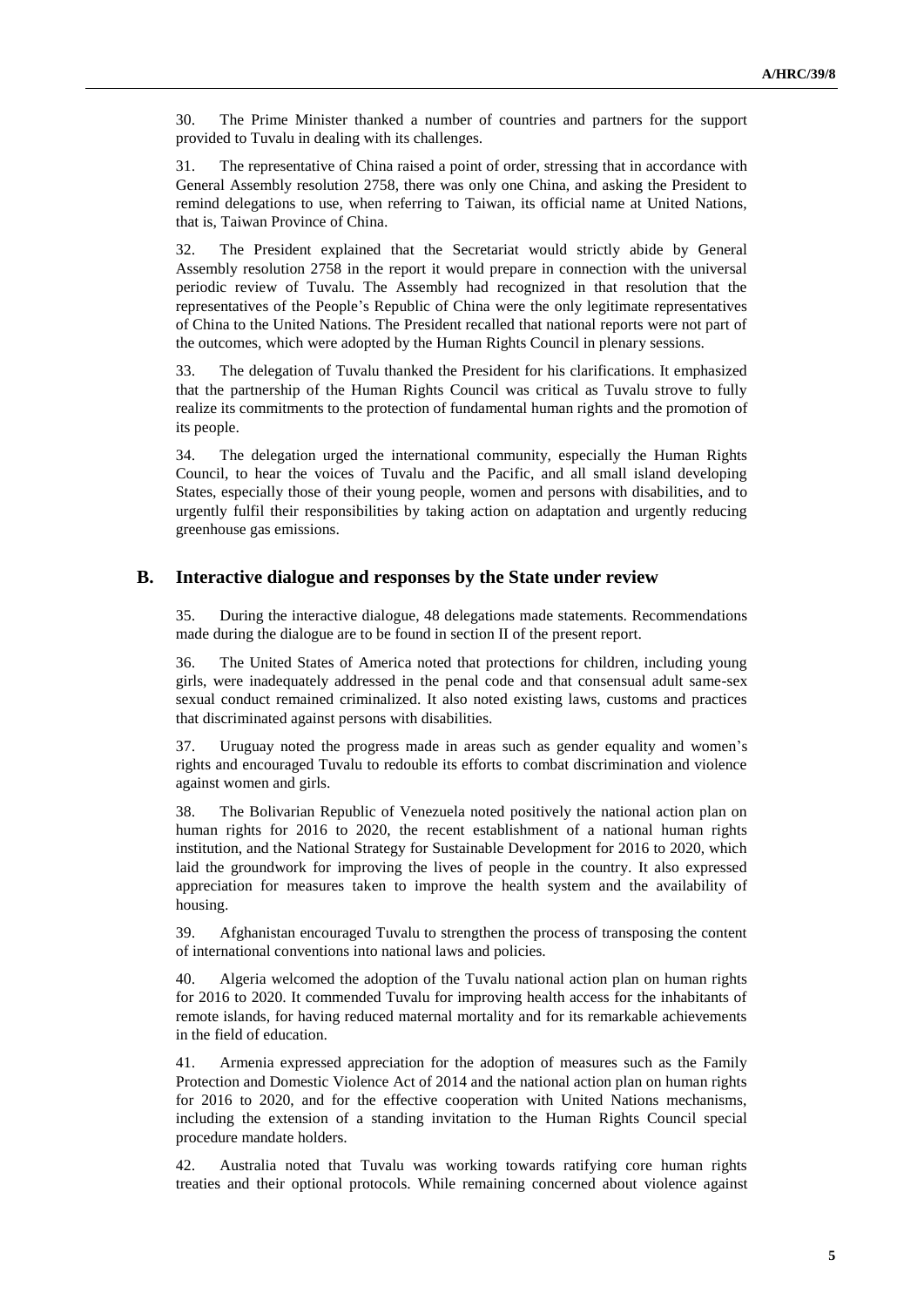women, Australia welcomed the adoption of the Family Protection and Domestic Violence Act of 2014.

43. Brazil congratulated Tuvalu for the adoption of the national action plan on human rights for 2016 to 2020 and of the National Strategy for Sustainable Development for 2016 to 2020, recognizing the major challenges faced by Tuvalu in relation to climate change and natural disaster. Brazil encouraged Tuvalu to fully incorporate the principle of equality of women and men into its Constitution.

44. Canada welcomed the introduction by Tuvalu of a national action plan on human rights, the consolidation of existing human rights treaty obligations and efforts to ensure that human rights continued to be prioritized in government policymaking. Canada commended Tuvalu for implementing the Family Protection and Domestic Violence Act in 2014 to provide children and adults with greater protection from domestic violence.

45. Chile was concerned by the application of corporal punishment on children and urged Tuvalu to eliminate that pernicious practice. Chile was of the view that efforts to fight climate change should involve the society as a whole and have a focus on human rights.

46. The Congo welcomed the adoption of the national action plan on human rights for 2016 to 2020, the establishment of a national steering committee on disability and an advisory committee on child rights, and the extension of a standing invitation to the Human Rights Council special procedure mandate holders. The Congo encouraged Tuvalu to finalize its engagement for the ratification of international instruments.

47. Costa Rica congratulated Tuvalu for its adoption of the national action plan on human rights for 2016 to 2020 and the bill to establish a national human rights institution. It urged Tuvalu to continue with the integration of the Convention on the Rights of the Child and the Convention on the Elimination of All Forms of Discrimination against Women into national laws and policies. Costa Rica noted the impact that climate change had on the attainment of human rights and that the geographical reality of Tuvalu meant that the country's vulnerability to the effects of climate change was greater than that of countries in other regions of the world.

48. Cuba stated that, as a small island developing State, Tuvalu faced numerous challenges, some of which, such as climate change, posed a direct danger to the very existence of the country. Despite those challenges, the authorities of Tuvalu had made important efforts to promote and protect human rights in the areas of education and health, taking specific measures to maintain the progress made in relation to the rights of young people and women.

49. Denmark highlighted that the Convention against Torture Initiative, which worked through government-to-government exchange and cooperation, stood ready to explore avenues to assist the Government of Tuvalu in making advances on the issue of ratification of the Convention against Torture and Other Cruel, Inhuman or Degrading Treatment or Punishment.

50. France recognized that Tuvalu had made concrete efforts, such as the adoption of the national human rights action plan, in the field of human rights, despite economic, financial and environmental challenges.

51. Georgia acknowledged efforts made by the Government of Tuvalu to harmonize its domestic legislation with its international obligations and implement recommendations received during the previous review cycle. It welcomed the adoption in 2016 of the human rights national action plan for 2016 to 2020. Georgia noted with satisfaction that the Government of Tuvalu had extended a standing invitation to all thematic special procedure mandate holders.

52. Germany recognized the growing participation of women in the health and education sectors, in politics and in civil society, and acknowledged steps taken, such as the adoption of legislation on domestic violence in 2014. However, it remained concerned about continued discrimination and violence, in particular based on gender. In addition, the failure to ratify core human rights instruments, such as the International Covenant on Civil and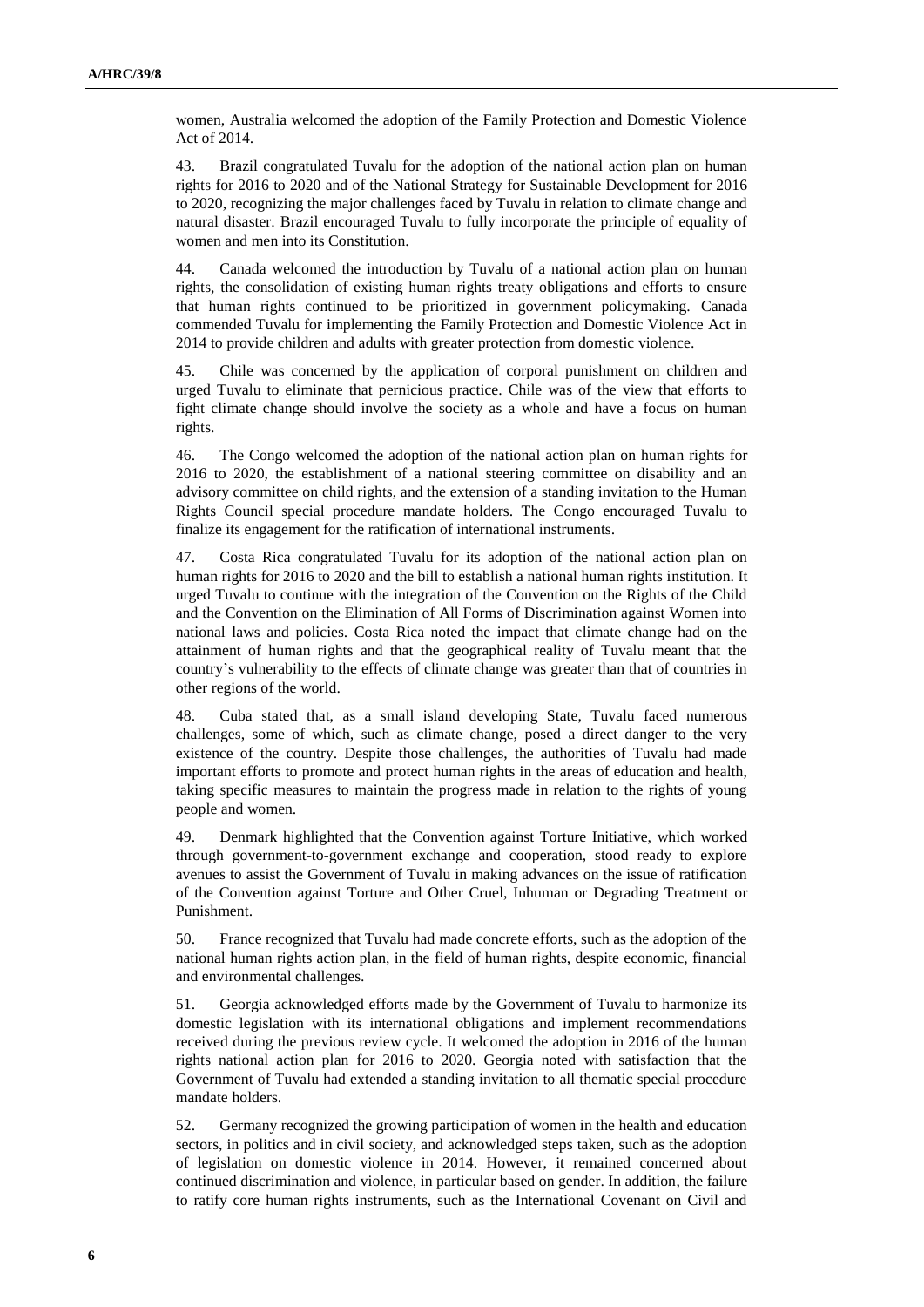Political Rights, the International Covenant on Economic, Social and Cultural Rights and the Convention against Torture and Other Cruel, Inhuman or Degrading Treatment or Punishment, caused further apprehension regarding the safety of marginalized groups.

53. Ghana commended the endorsement by the Government of Tuvalu of several measures to promote and protect the human rights of its citizens and to ensure that the provisions of international human rights instruments were reflected in domestic legislation and policies. It welcomed, in particular, the national action plan on human rights for 2016 to 2020 and the report of the Scoping Study Team on the feasibility and options for the establishment of a national human rights institution. Ghana congratulated Tuvalu for participating in the Convention against Torture Initiative regional seminar held in Fiji in 2016, and commended the Government's commitment to acceding to the Convention against Torture.

54. Guyana congratulated the Government of Tuvalu on the presentation of its comprehensive report for the third cycle of the universal periodic review. It called for the Government to be commended for its efforts in promoting and protecting human rights among its people, as evidenced in the human rights national action plan for 2016 to 2020, which served as a concrete step towards fulfilling the country's international obligations and strengthening national efforts in realizing human rights in Tuvalu. It also commended Tuvalu for the adoption of amendments and legislation to harmonize its domestic laws with its international obligations.

55. Haiti commended the efforts and progress made in the promotion and protection of human rights in Tuvalu, in particular the adoption, in 2016, of the national action plan on human rights for 2016 to 2020, the first plan of its kind in the Pacific; the implementation of the National Strategy for Sustainable Development; the improvement in access to health care for the inhabitants of the peripheral islands; the considerable reduction in the maternal mortality rate; and the fight for climate justice on the world stage.

56. Honduras welcomed the important achievements in the implementation of the recommendations accepted by Tuvalu during the previous cycle. It welcomed the process of constitutional review initiated by Tuvalu with the technical support of the United Nations Development Programme (UNDP) and the willingness to address human rights issues relating to freedom of religion, gender equality, inclusion of marginalized groups and protection of the environment. It commended the commitment and cooperation of Tuvalu with the Human Rights Council in extending an open invitation to the special procedure mandate holders, as well as with the Regional Office of the United Nations High Commissioner for Human Rights.

57. Iceland welcomed the adoption of the Family Protection and Domestic Violence Act of 2014. It regretted, however, that despite having accepted, during the second review cycle, to increase efforts to swiftly ratify fundamental human rights treaties, that action had yet to be taken.

58. Indonesia noted with appreciation the decision to accept two recommendations made by Indonesia during the second review cycle, regarding the implementation of the Police Powers and Duties Act and efforts to strengthen measures to ensure respect and protection for vulnerable groups, including women and persons with disabilities. Indonesia commended the positive developments in Tuvalu, in particular the adoption of the human rights national action plan for 2016 to 2020 and the Act of 2017 on the national human rights institution. Indonesia also welcomed the initiative to conduct a constitutional review, with UNDP-led technical support, in order to address a number of issues pertaining to freedom of religion, gender equality, the inclusion of marginalized populations and protection of the environment.

59. Iraq commended the amendments and legislation adopted by Tuvalu as a step towards harmonizing its legislation with its international obligations, as well as the human rights national action plan for 2016 to 2020. Iraq encouraged Tuvalu to complete the steps to ratify the Convention against Torture and the International Convention on the Elimination of All Forms of Racial Discrimination.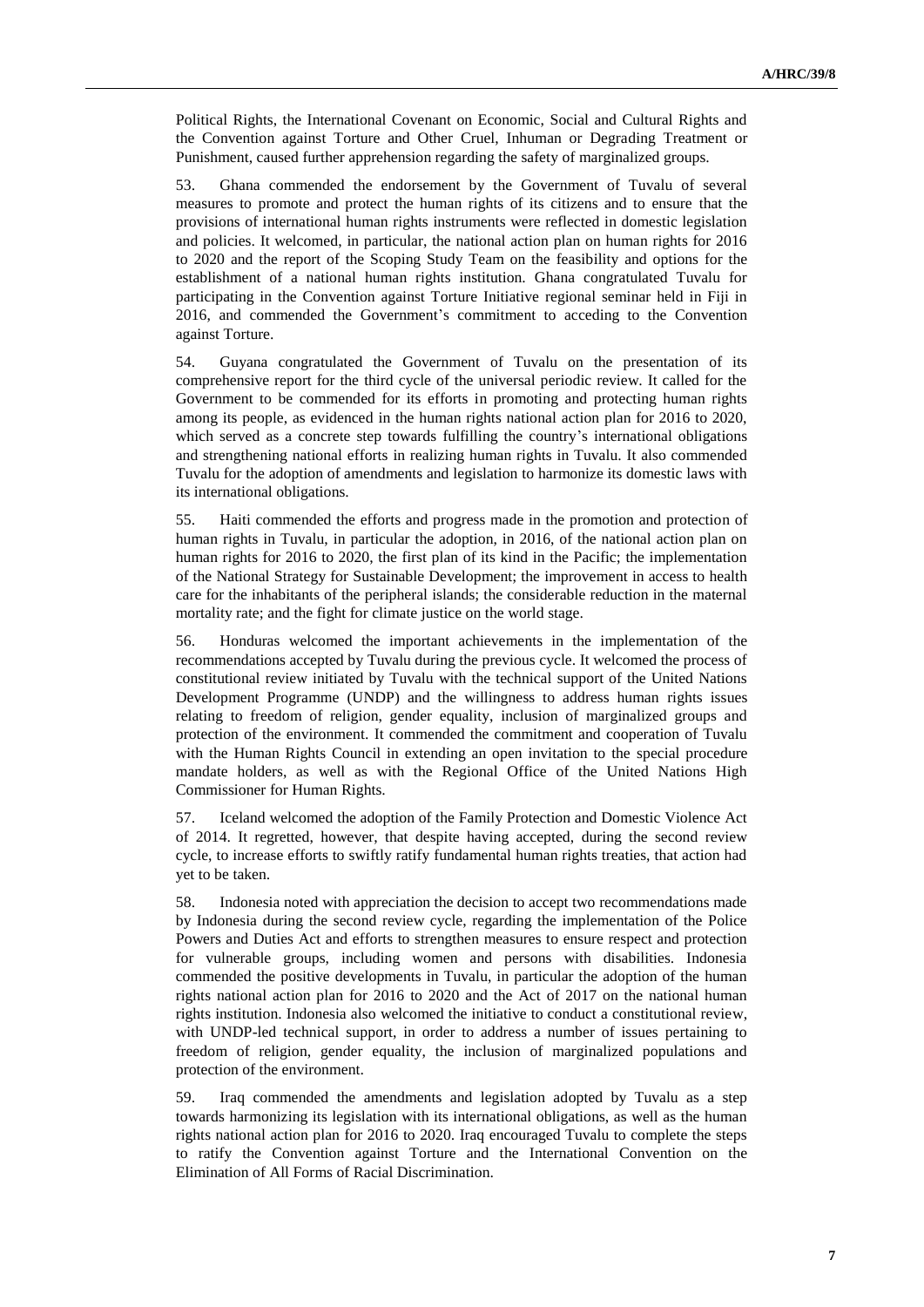60. The delegation of Tuvalu responded to questions raised by stating that Tuvalu was currently conducting a comprehensive review of its Constitution and that the Government would incorporate into that process considerations regarding accession to, or the signing and ratification of, relevant human rights conventions.

61. The Prime Minister wished to work closely with the Human Rights Council in addressing reporting requirements. Acceding to and ratifying international conventions required extensive work. The Government was fully committed to signing and acceding to the relevant conventions.

62. The Government was working hard with communities to legislate against and repress discrimination based on sex or race, and violence. The Prime Minister was unaware of any provisions in the laws of Tuvalu that explicitly enabled discrimination, and would need to be advised on that matter.

63. With regard to sexual orientation, there were cultural practices that needed to be brought into line with international standards. While that approach differed from traditional Tuvaluan culture, the Government was committed to addressing such issues in a manner that was acceptable and that followed international norms.

64. The views and recommendations expressed to Tuvalu on improving the situation with respect to torture were appreciated, but the Prime Minister was unaware of any torturerelated actions in the country. He requested clarification on that issue.

65. The Prime Minister thanked Member States, in particular Cuba and Guyana, for their encouragement regarding measures to address climate change.

66. The Government of Tuvalu had waived all school fees at the primary and secondary levels for all children, including girls.

67. The Government would ratify the Worst Forms of Child Labour Convention, 1999 (No. 182) of the International Labour Organization, and implement it during fourth cycle of the universal periodic review.

68. Tuvalu had championed the concept of human rights action plans not only in the country but also in the Pacific region. It encouraged current initiatives undertaken with relevant domestic stakeholders to promote and protect human rights.

69. Ireland welcomed the adoption in 2016 of the human rights national action plan for 2016 to 2020 and the recent progress made in relation to the creation of a national human rights institution. It encouraged the Government of Tuvalu to expedite the establishment of the institution in full compliance with the principles relating to the status of national institutions for the promotion and protection of human rights (the Paris Principles). Ireland recognized the positive recent developments in relation to corporal punishment. It noted that Tuvalu had not become a party to several of the core human rights treaties.

70. Israel noted the country's commitment to the protection and advancement of human rights, as demonstrated in its reports to the Committee on the Elimination of Discrimination against Women and the Committee on the Rights of the Child. It noted with satisfaction the adoption in 2016 of the human rights national action plan for 2016 to 2020, and encouraged its continued implementation. Israel acknowledged the country's commitment to the fulfilment of the basic needs of its citizens, in the face of severe developmental and climatic challenges.

71. Italy welcomed the commitment of Tuvalu to the universal periodic review and its effort to improve the promotion and protection of human rights in the country. It commended the authorities of Tuvalu for the accession, in 2013, to the Convention on the Rights of Persons with Disabilities. It congratulated Tuvalu on the approval of a national action plan for human rights, in 2016, which mainly focused on economic and social rights, such as the rights to education, to health, to food and to water.

72. Jamaica commended Tuvalu for its commitment to improving the quality of life of its citizens, as outlined in the National Strategy for Sustainable Development for 2016 to 2020, including with respect to the right to housing, employment and voting. It also commended Tuvalu on its human rights national action plan for 2016 to 2020, noting that it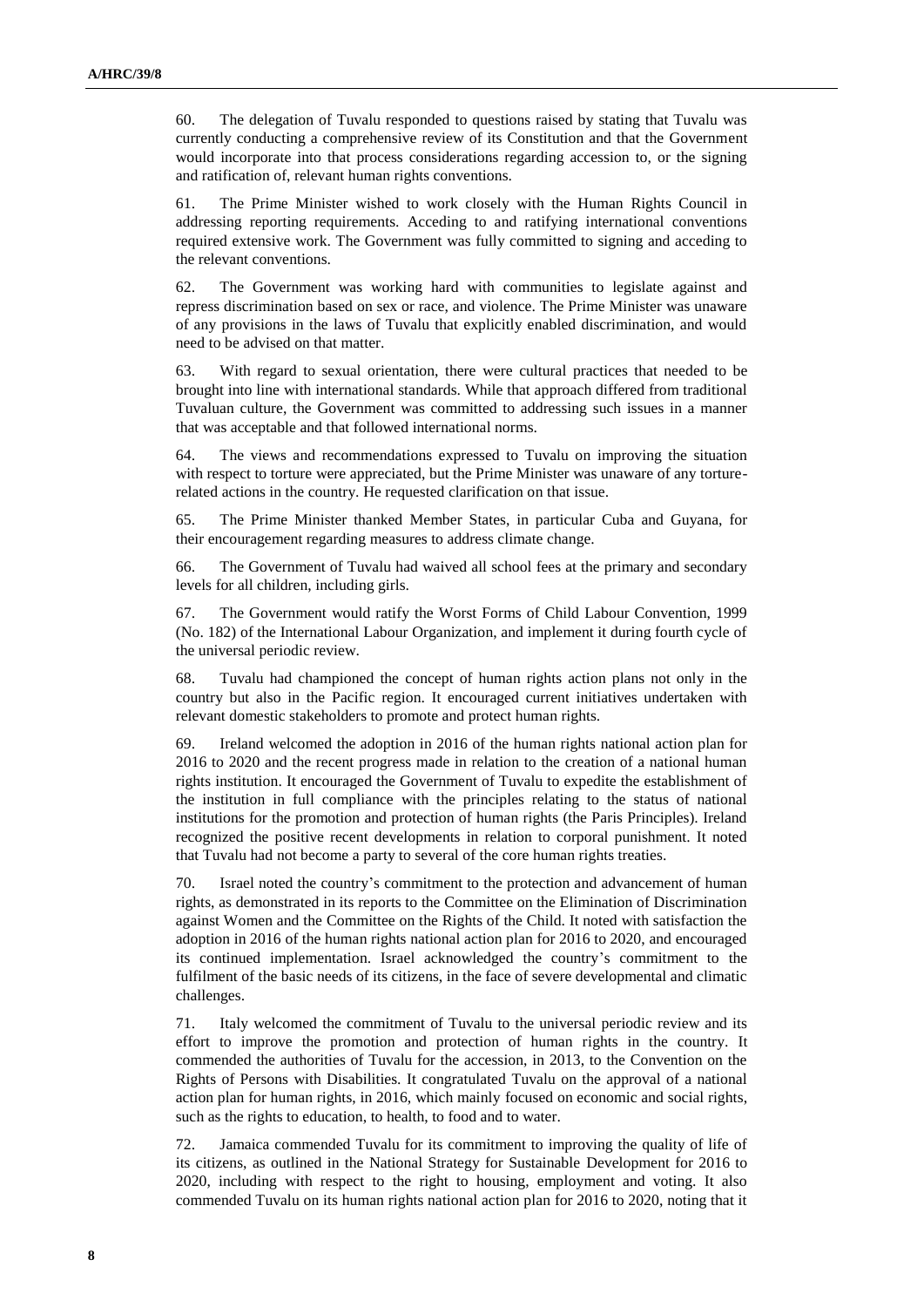was the first plan of its kind in the Pacific. Jamaica further commended Tuvalu for taking full advantage of technical assistance provided by UNDP to address issues related to freedom of religion, gender equality, the inclusion of marginalized populations and protection of the environment. It commended Tuvalu for achieving near universal primary enrolment through its initiative on compulsory free education.

73. Maldives commended Tuvalu on the adoption of the human rights national action plan for 2016 to 2020, and its efforts to consolidate the existing human rights commitments of Tuvalu for the full realization of human rights. It welcomed the National Strategy for Sustainable Development for 2016 to 2020 and the progress towards the achievement of the global goals. It also welcomed the achievement of near universal primary enrolment and the provision of free education for children between the ages of 6 and 16.

74. Mexico recognized that Tuvalu, as a small island country with low coastal areas, needed to constantly address priorities derived from climate change, which could hinder the effective exercise of human rights. It commended Tuvalu for its cooperation with the United Nations system to meet its international obligations. Mexico noted with appreciation concrete action taken in the area of human rights, such as the adoption of the national human rights plan and the national plan for sustainable development, and the beginning of a consultation process aimed at reforming the Constitution. Mexico urged Tuvalu to continue its cooperation with international organizations in order to implement its human rights obligations.

75. Montenegro encouraged Tuvalu to continue cooperating with the United Nations to accede to key international human rights instruments and to review existing legislation to ensure equality and non-discrimination. It regretted that corporal punishment could be used by parents and guardians.

76. Morocco welcomed the commitments of Tuvalu to international standards and cooperation with United Nations bodies. It noted the establishment of a national human rights action plan and policies to promote gender equality and to combat violence against women and domestic violence, as well as policies for persons with disabilities.

77. Nepal commended Tuvalu on its adoption of the Act on the national human rights institution and of a national action plan on human rights, linked to its National Strategy for Sustainable Development, and its protection and promotion of the rights of children and persons with disabilities. Nepal expressed understanding of the constraints that Tuvalu, as a least developed country and a country confronting the adverse effects of climate change, faced when creating a platform for inclusive realization of social, economic and other basic rights for all citizens.

78. The Netherlands welcomed the adoption of the Act on the national human rights institution, and the related action plan, and the Family Protection and Domestic Violence Act. However, it noted that discrimination related to gender and sexual orientation existed.

79. New Zealand commended Tuvalu for its commitment to human rights, as set out in the Tuvalu National Human Rights Action Plan 2016–2020, and for the progress made in protecting persons with disabilities since ratifying the relevant international convention.

80. Portugal welcomed the Tuvalu delegation and commended it for adopting the Family Protection and Domestic Violence Act of 2014.

81. The Republic of Korea welcomed the cooperation of Tuvalu with human rights mechanisms, including its standing invitation to special rapporteurs, and its national human rights action plan linking human rights promotion and sustainable development goals.

82. Senegal welcomed the Tuvalu National Human Rights Action Plan 2016–2020 and its timely submission of national reports to the relevant treaty bodies. It noted its encouraging primary education results and improved school enrolment.

83. Serbia welcomed the efforts of Tuvalu to implement recommendations from the second cycle of universal periodic review and its standing invitation to all special procedure mandate holders. Serbia encouraged Tuvalu to take measures to enhance awareness of women's rights and equal treatment.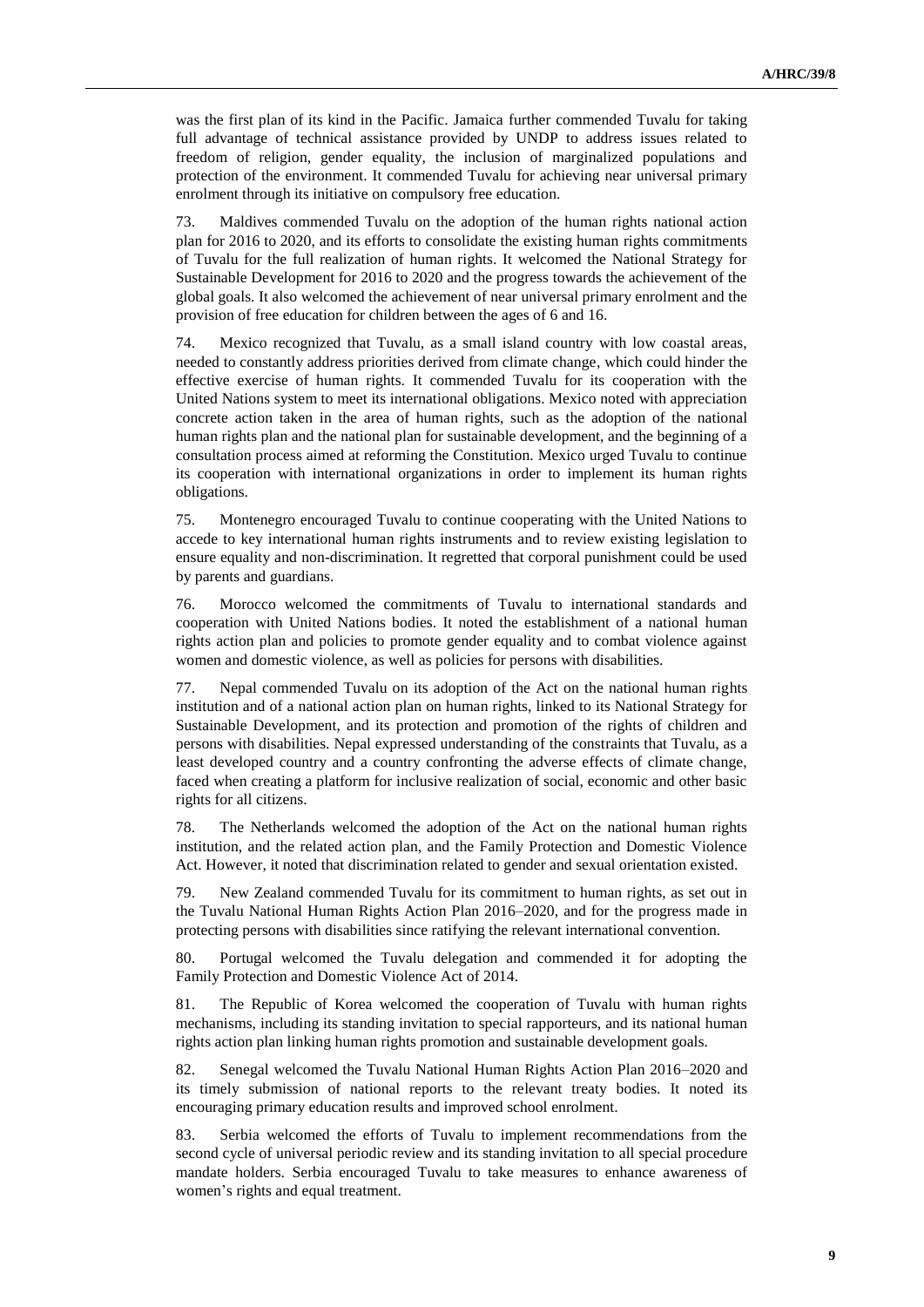84. Singapore commended the Government for the concrete steps, taken since the previous review, to advance the human rights of its people despite significant geographic, financial and human resource constraints. It also commended the recent establishment of a national human rights institution.

85. Slovenia welcomed the adoption of the Convention on the Rights of Persons with Disabilities, in 2013, and the efforts Tuvalu had made in the adoption of a national water strategy and a plan of action covering the entire population, in particular those with a lower income.

86. Spain acknowledged the efforts made by Tuvalu to promote and protect human rights, in particular through the adoption of the Tuvalu National Human Rights Action Plan 2016–2020, the first of its kind in the Pacific, and the recent adoption of a bill to establish a national human rights institution.

87. Togo noted that several challenges and constraints, related mainly to the limited resources available and the effects of climate change, had severely undermined the efforts of Tuvalu in implementing the recommendations made during the second cycle and in meeting all commitments for the realization of human rights in the country.

88. Turkey welcomed the adoption of the human rights national action plan for 2016 to 2020 and encouraged the Government to ratify the major international human rights treaties to which it was not yet a party, which would strengthen the domestic legislation with regard to the promotion and protection of human rights, including freedom of religion and belief.

89. Ukraine recognized the commitment by Tuvalu to human rights protection and promotion and noted the efforts taken by its authorities to improve the institutional and legislative framework for human rights. Ukraine commended the achievements of the Government since the previous review cycle, namely, accession to the Convention on the Rights of Persons with Disabilities, adoption of a national action plan on human rights, the first among the Pacific countries, and the law on establishing a national human rights institution. It also commended the extension of a standing invitation to the special procedures of the Human Rights Council.

90. The United Kingdom of Great Britain and Northern Ireland stated that it was aware of the challenges facing Tuvalu, particularly those relating to climate change and providing services on a small scale, and that it was impressed by the Government's level of consultation with civil society in preparation for the review process. It welcomed the steps taken by Tuvalu towards establishing a national human rights institution and encouraged the Government to make use of the Pacific Community's Regional Rights Resource Team, for which the United Kingdom had provided funding.

91. Argentina welcomed the delegation of Tuvalu and thanked it for presenting its report.

92. The Philippines commended Tuvalu for the Tuvalu National Human Rights Action Plan 2016–2020, its strengthening of the Office of the People's Lawyer and its institutionalization of the standard operating procedures for the police. It noted efforts to ratify several international instruments.

93. In its closing remarks, the delegation pointed out that the link between climate change and the 2030 Agenda for Sustainable Development meant that without successful achievement of the 2030 Agenda, Tuvalu could not protect and ensure the enjoyment of human rights. Climate change cut across all development factors and actors. Until the vulnerabilities were addressed and the areas of impact established, protecting and enjoying human rights in small island developing States like Tuvalu would be extremely difficult.

94. Tuvalu had consistently called for effective, enhanced and accelerated action on climate change. It had introduced the issue of insurance facilities in the region and at the United Nations to provide small island developing States with better access to insurance products and systems as tools for coping with climate change impacts. It had also advocated for a General Assembly resolution on protection of the human rights of people displaced by climate change and other human-induced national disasters. Current international legal instruments did not provide the protection that climate change refugees deserved.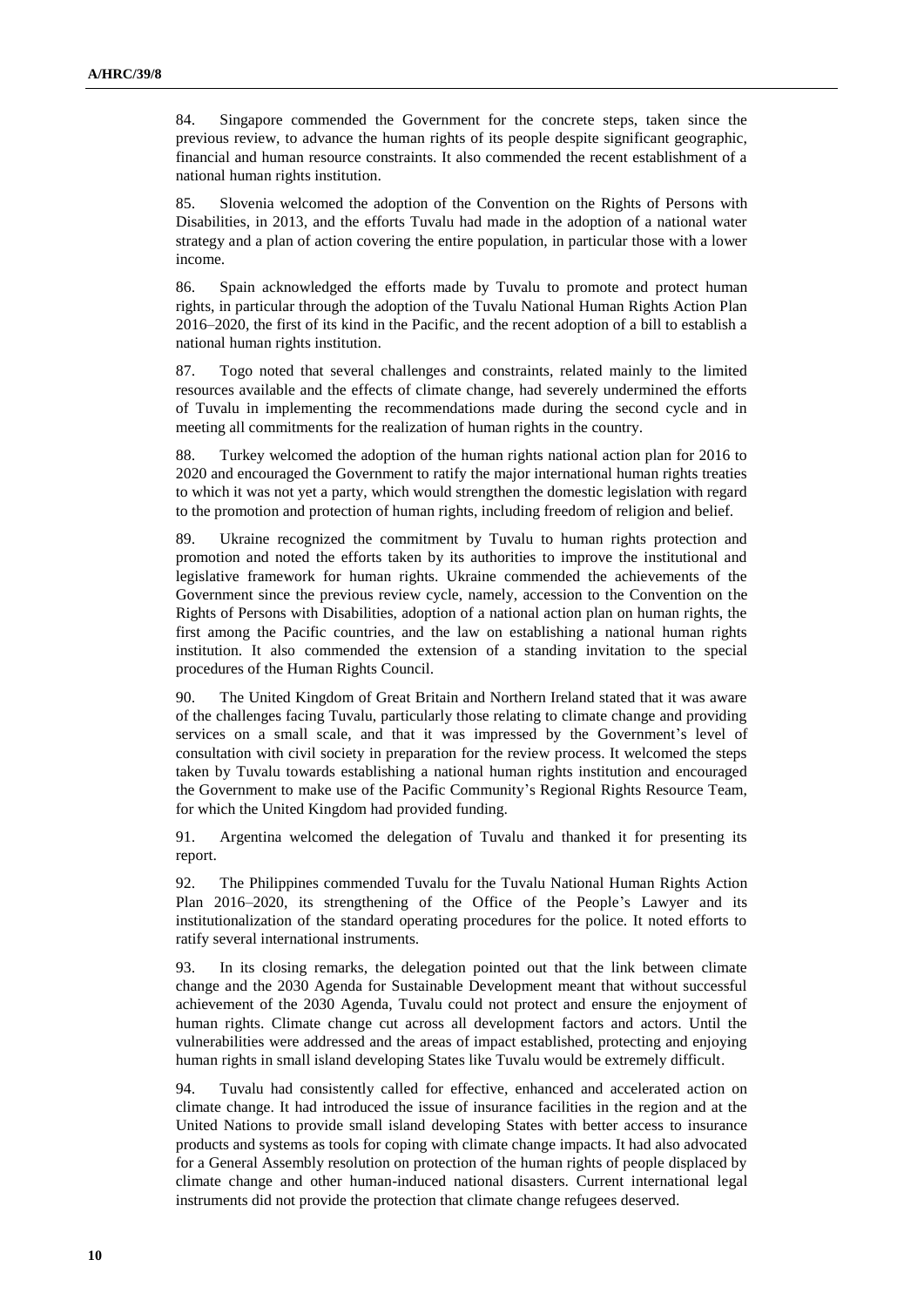95. Tuvalu was formulating legislation, deals and policies despite its constraints and limitations. It appreciated the suggestions of States Members of the United Nations, especially those contributing to its development efforts. It noted the importance of visiting rapporteurs and thematic teams.

96. Tuvalu had missions strategically placed throughout the world that, among other things, were established to facilitate conversation with other countries. Tuvalu should not wait four years for its next universal periodic review to exchange information.

97. Tuvalu would progressively ratify human rights conventions, but a cost/benefit analysis informed by relevant stakeholders was required, and the added value for Tuvalu of ratifying those conventions would need to be determined.

98. In human rights terms, the most challenging issue for Tuvalu was climate change; the Government asked the international community to help advance the initiatives presented by its ambassadors to the United Nations and to the European Union.

99. In closing, the Prime Minister stated that the impacts of climate change on island countries continued to threaten the livelihood of their inhabitants, and re-emphasized the need for urgent, concrete action against climate change.

100. Tuvalu was fully committed not only to honouring its human rights obligations to its own people, but also to sharing its experience and supporting similar efforts in the Pacific and other small island developing States.

## **II. Conclusions and/or recommendations**

101. **The following recommendations will be examined by Tuvalu, which will provide responses in due time, but no later than the thirty-ninth session of the Human Rights Council:**

101.1 **Ratify the international human rights instruments it is not party to (Ghana);**

101.2 **Proceed to a rapid ratification of the main international conventions on human rights (France);**

101.3 **Ratify international instruments to which Tuvalu is not yet part of (Togo);**

101.4 **Ratify the Convention on the Prevention and Punishment of the Crime of Genocide (Armenia);**

101.5 **Ratify the International Covenant on Civil and Political Rights (Montenegro);**

101.6 **Accede to the International Covenant on Civil and Political Rights and take steps to raise social awareness and understanding of the rights embodied in the instrument (Canada);**

101.7 **Take steps to ratify the International Covenant on Civil and Political Rights and its Optional Protocols, and incorporate these obligations into domestic legislation (New Zealand);**

101.8 **Ratify the International Covenant on Economic, Social and Cultural Rights and the International Covenant on Civil and Political Rights (Brazil);**

101.9 **Sign and ratify the International Covenant on Civil and Political Rights and the International Covenant on Economic, Social and Cultural Rights as soon as possible (Iceland);**

101.10 **Speed up the efforts to ratify other core human rights treaties, particularly the International Covenant on Civil and Political Rights and the International Covenant on Economic, Social and Cultural Rights (Slovenia);**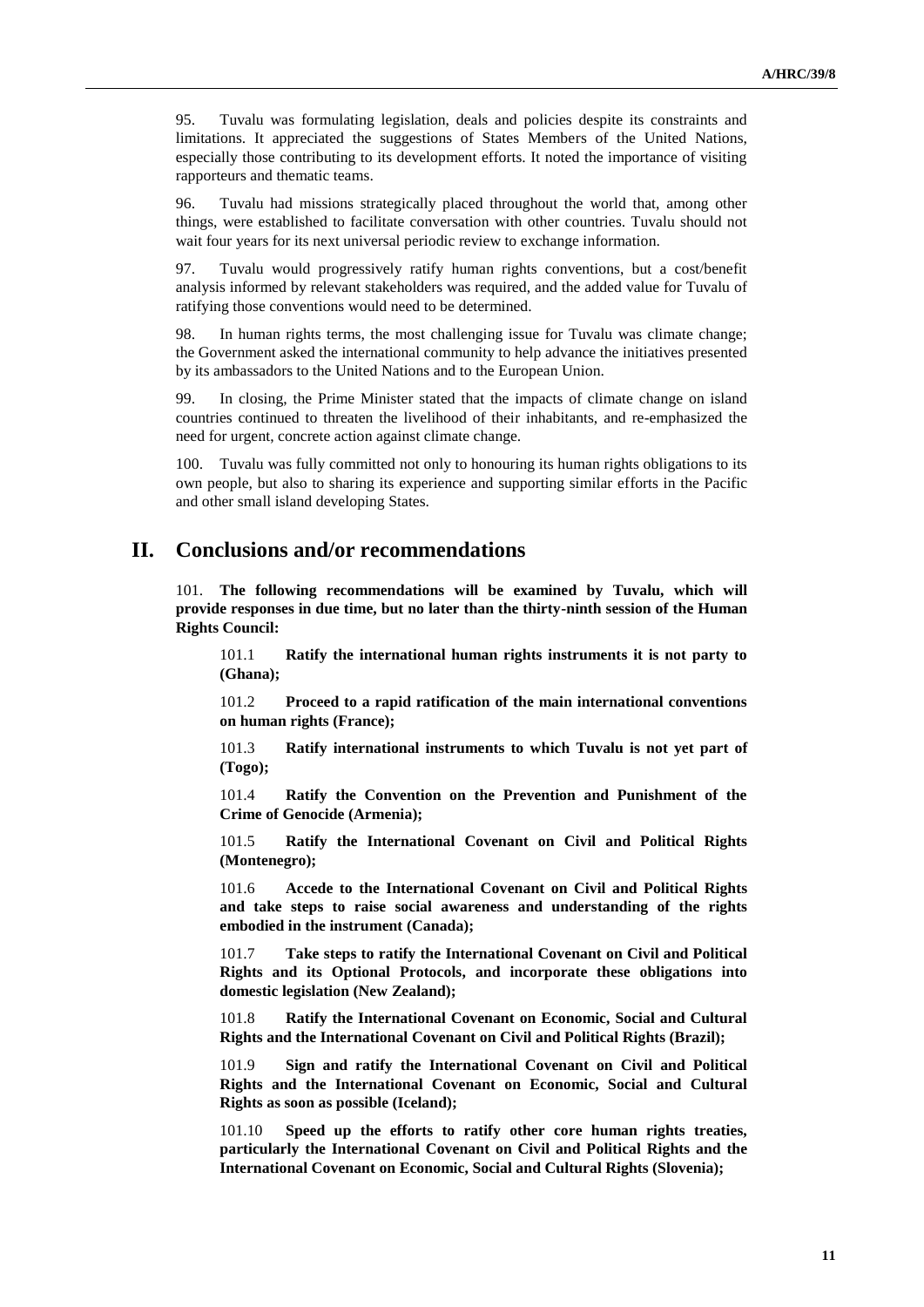101.11 **Accelerate efforts to ratify the International Covenant on Civil and Political Rights and the International Covenant on Economic, Social and Cultural Rights (Ireland);**

101.12 **Increase efforts to swiftly ratify the main international human rights instruments, especially the International Covenant on Civil and Political Rights and the International Covenant on Economic, Social and Cultural Rights (Italy);**

101.13 **Ratify the International Covenant on Economic, Social and Cultural Rights (Montenegro);**

101.14 **Ratify the International Covenant on Civil and Political Rights and the Optional Protocol thereto on abolishing the death penalty, the Convention against Torture and Other Cruel, Inhuman or Degrading Treatment or Punishment and the International Convention on the Elimination of All Forms of Racial Discrimination (Ukraine);**

101.15 **Ratify the International Covenant on Civil and Political Rights, the International Covenant on Economic, Social and Cultural Rights and the Convention against Torture and Other Cruel, Inhuman or Degrading Treatment or Punishment (Germany);**

101.16 **Ratify the International Covenant on Civil and Political Rights, the International Covenant on Economic, Social and Cultural Rights and the Convention against Torture and Other Cruel, Inhuman or Degrading Treatment or Punishment (Australia);**

101.17 **Ratify the Convention against Torture and Other Cruel, Inhuman or Degrading Treatment or Punishment (Denmark);**

101.18 **Ratify the Convention against Torture and Other Cruel, Inhuman or Degrading Treatment or Punishment (Armenia); Ratify the Convention against Torture and Other Cruel, Inhuman or Degrading Treatment or Punishment (Spain); Pursue efforts to ratify international instruments such as the Convention against Torture and Other Cruel, Inhuman or Degrading Treatment or Punishment (Morocco); Consider acceding to the Convention against Torture and Other Cruel, Inhuman or Degrading Treatment or Punishment (Indonesia);**

101.19 **Consider the ratification of the Convention against Torture and Other Cruel, Inhuman or Degrading Treatment or Punishment (Chile);**

101.20 **Consider adhering to the main human rights international instruments, namely, the International Covenant on Civil and Political Rights and the International Covenant on Economic, Social and Cultural Rights (Costa Rica);**

101.21 **Consider the ratification of the Optional Protocol to the Convention on the Rights of the Child on the sale of children, child prostitution and child pornography (Afghanistan);**

101.22 **Consider ratifying the International Convention on the Protection of the Rights of All Migrant Workers and Members of Their Families and the Convention against Torture (Philippines);**

101.23 **Intensify efforts to ratify remaining major international human rights treaties, including the Optional Protocol to the Convention on the Rights of Persons with Disabilities, the Convention against Torture and Other Cruel, Inhuman or Degrading Treatment or Punishment, the International Convention on the Elimination of All Forms of Racial Discrimination, the Optional Protocol to the Convention on the Elimination of All Forms of Discrimination against Women and the Optional Protocols to the Convention on the Rights of the Child (Georgia);**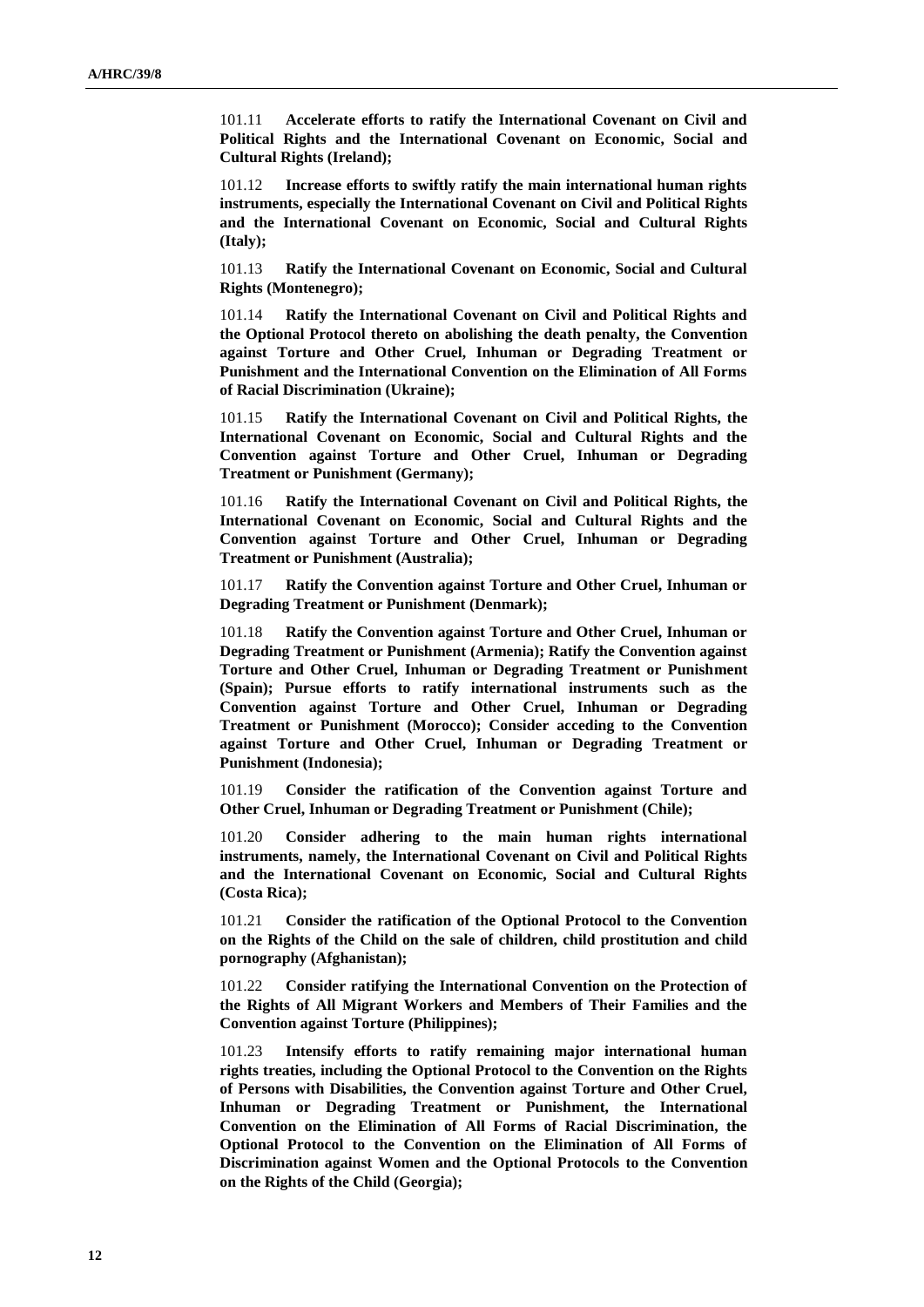101.24 **Ratify promptly the International Covenant on Economic, Social and Cultural Rights, the International Covenant on Civil and Political Rights, the International Convention on the Elimination of All Forms of Racial Discrimination and the Convention against Torture and Other Cruel, Inhuman or Degrading Treatment or Punishment (Uruguay);**

101.25 **Ratify the Optional Protocol to the Convention on the Elimination of All Forms of Discrimination against Women (Denmark);**

101.26 **Accede and ratify the human rights instruments to which it is not yet a party, in particular the Optional Protocol to the Convention on the Rights of the Child on the sale of children, child prostitution and child pornography, the Optional Protocol to the Convention on the Rights of Persons with Disabilities and the Hague Convention on Protection of Children and Cooperation in respect of Intercountry Adoption (Honduras);**

101.27 **Ratify the Optional Protocol to the Convention on the Rights of the Child on the sale of children, child prostitution and child pornography (Iraq);**

101.28 **Ratify the Convention on the Rights of Persons with Disabilities (Afghanistan);**

101.29 **Adopt an open, merit-based selection process when selecting national candidates for treaty body elections (United Kingdom of Great Britain and Northern Ireland);**

101.30 **Ratify the ILO Worst Forms of Child Labour Convention, 1999 (No. 182) (United Kingdom of Great Britain and Northern Ireland);**

101.31 **Introduce in the Constitution the prohibition against discrimination based on gender and on sexual orientation, at the same level as racial and religious discrimination (France);**

101.32 **Finalize constitutional changes with an aim to strengthen the nondiscrimination clause on a gender and disability basis and take further steps towards empowering them (Georgia);**

101.33 **That the current constitutional review seek to clarify the principle of equality of women and men (Guyana);**

101.34 **Proceed with the establishment of an independent national human rights institution, in compliance with the Paris Principles (Algeria);**

101.35 **Expedite the establishment of the national human rights institution in compliance with the Paris Principles (Ghana) (Nepal) (Spain) (Turkey);**

101.36 **Take further steps in implementing the National Human Rights Institution Act 2017 towards the full establishment of a national human rights institution that is in full conformity with the Paris Principles (Indonesia);**

101.37 **Establish the national human rights institution in full compliance with the Paris Principles (Portugal);**

101.38 **Accelerate its efforts in establishing the national human rights institution in full compliance with the Paris Principles (Ukraine);**

101.39 **Establish an ombudsman as a mechanism for reception of complaints on human rights violations by State agents (Philippines);**

101.40 **Establish a national mechanism for reporting and monitoring of its human rights obligations (Honduras);**

101.41 **Make every effort to ensure appropriate mechanisms for monitoring the implementation of the human rights national action plan for 2016 to 2020 (Jamaica);**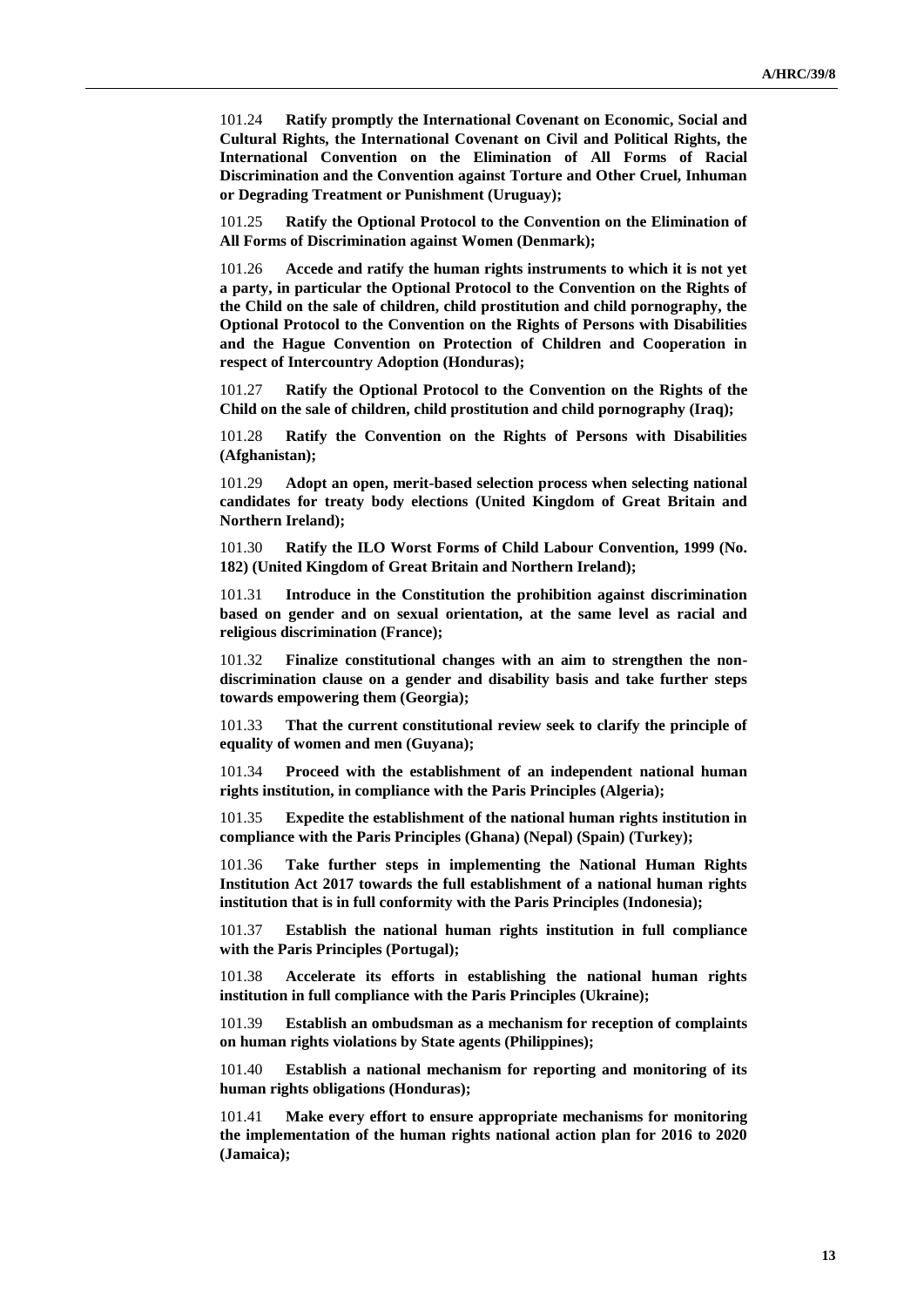101.42 **Continue to resource and progress implementation of its action plan to strengthen the implementation of its international human rights obligations (New Zealand);**

101.43 **Consider the establishment or strengthening of the existing national mechanism for coordination, implementation, reporting and follow-up, in line with elements arising from good practices identified in the 2016 OHCHR guide on national mechanisms for reporting and follow-up (Portugal);**

101.44 **Establish a special national body aimed at regular reporting on measures taken by the national authorities in implementing the Human Rights Council's recommendations (Serbia);**

101.45 **Ensure an adequate institutional framework and the resources to fully implement the Tuvalu National Human Rights Action Plan 2016–2020 (Singapore);**

101.46 **Consider the establishment and implementation of a national mechanism for reporting and follow-up with a view to a constructive and systematic cooperation with the human rights protection system of the United Nations (Togo);**

101.47 **Allocate sufficient budget and human resources to fully implement the Tuvalu National Human Rights Action Plan 2016–2020 (Philippines);**

101.48 **Continue efforts to promote human rights by strengthening the national legislative framework (Morocco);**

101.49 **Adopt policy and legal measures to combat discrimination based on sexual orientation and gender identity (Chile);**

101.50 **Repeal provisions of the penal code that criminalize adult consensual same-sex sexual conduct (United States of America);**

101.51 **Review legislation and amend or repeal any law that discriminates on the grounds of sexual orientation and gender identity, or any other ground, in accordance with the principles of equality and non-discrimination (Uruguay);**

101.52 **Prohibit by law all forms of discrimination, particularly those based on sex or disability (Algeria);**

101.53 **Amend or repeal all sex-related discriminatory legislation and legislation criminalizing consensual same-sex relations to ensure consistency with the principles of equality and non-discrimination (Australia);**

101.54 **Decriminalize consensual sexual relations between adults of the same sex (Honduras);**

101.55 **Repeal all provisions that criminalize consensual same-sex conduct and ensure that anti-discrimination laws cover sexual orientation (Iceland);**

101.56 **Repeal provisions of the Criminal Code that criminalize consensual sexual relation between adults of the same sex (Spain);**

101.57 **Modify or repeal all laws that discriminate on the ground of sexual orientation or gender identity pursuant to the principle of equality and nondiscrimination enshrined in international human rights law (Spain);**

101.58 **Consider repealing provisions that outlaw sexual relations between consenting male adults (Italy);**

101.59 **Repeal all provisions that criminalize consensual same-sex conduct and ensure that anti-discrimination laws cover sexual orientation (United Kingdom of Great Britain and Northern Ireland);**

101.60 **Take measures as necessary to remove from the criminal code the offence of consensual sexual relations between persons of the same sex (Argentina);**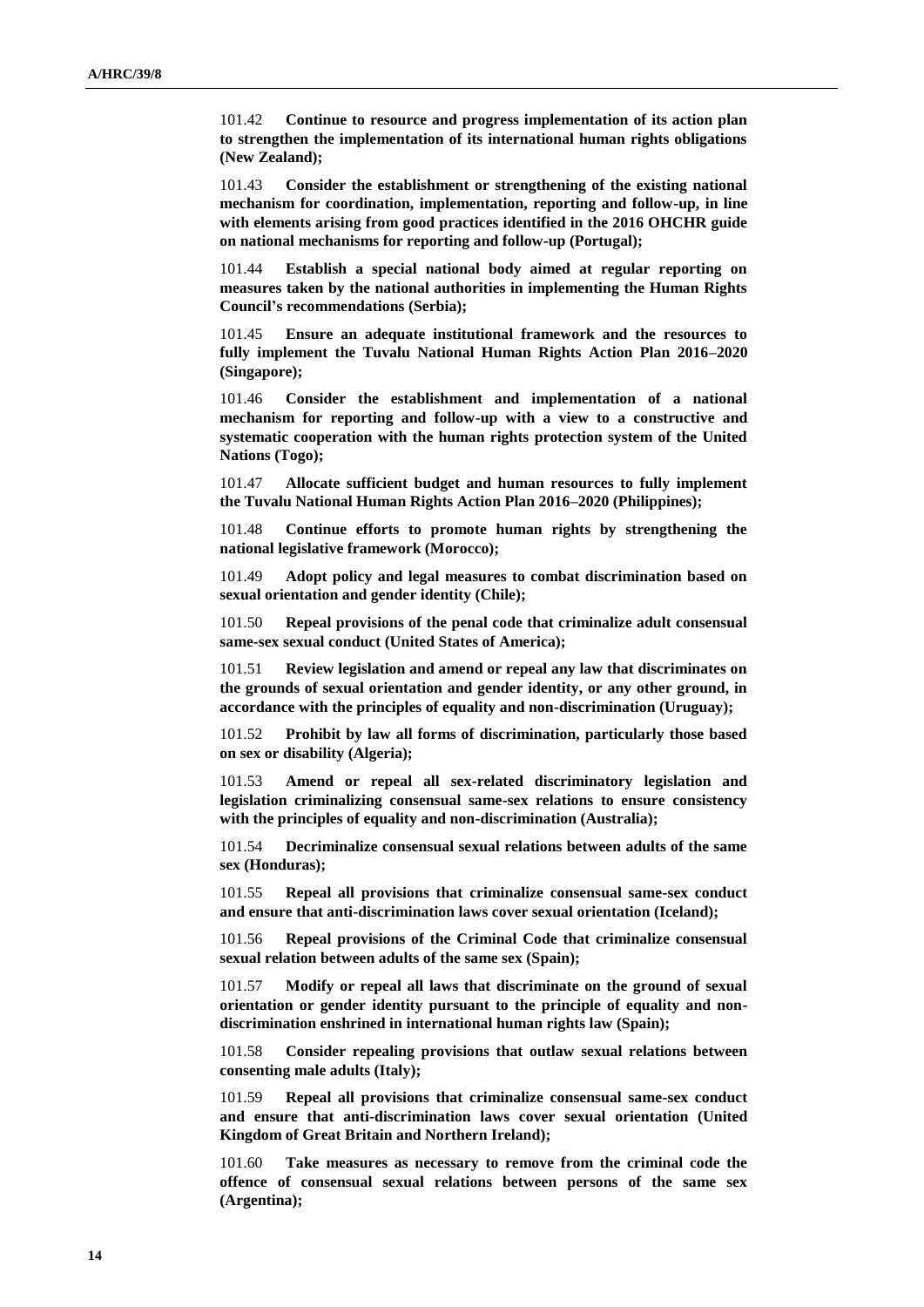101.61 **Amend sections 153–155 of the Penal Code to decriminalize same-sex conduct between consenting adults, as well as prohibit discrimination based on sexual orientation and gender identity (Canada);**

101.62 **Accelerate efforts to incorporate into its legislation at all levels, including at the constitutional level, provisions that prohibit discrimination based on sex, gender and disability (Mexico);**

101.63 **Continue to take steps to actively promote the equal rights of all individuals regardless of gender, religious belief, sexual orientation, age, disability or other status, including by ratifying the International Covenant on Economic, Social and Cultural Rights (New Zealand);**

101.64 **Integrate principles of non-discrimination and equality of women and men into education policies, the national core curriculum and related documents, as well as into basic and continuing education for teachers and health-care professionals and other service providers (Iceland) (Portugal);**

101.65 **Undertake further measures regarding the remaining key areas where improvements need to be made, most notably in relation to vulnerable groups of populations, in particular women, persons with disabilities and children (Ukraine);**

101.66 **Repeal all discriminatory provisions included in the land code (Congo);**

101.67 **Proceed with the implementation of the National Strategy for Sustainable Development and the Tuvalu National Human Rights Action Plan 2016–2020 (Israel);**

101.68 **Strengthen the gender equality perspective in sustainable development policies (Iraq);**

101.69 **Continue to implement climate change mitigation policies to avoid impacts on the fundamental rights of Tuvaluans (Haiti);**

101.70 **Continue implementing policies and programmes aimed at the mitigation of the effects of climate change, taking into consideration a focus on human rights (Costa Rica);**

101.71 **Continue promoting in the international sphere the right to a healthy environment, and the fight against climate change (Cuba);**

101.72 **Assess on a regular basis the impact of climate change and natural disasters on the full enjoyment of human rights by the poor and low-income population, with a view to supporting victims of such disasters (Ghana);**

101.73 **Periodically assess the impact of climate change and natural disasters on the enjoyment of human rights by the poor and support efforts to build their resilience to such disasters (Jamaica);**

101.74 **Redouble efforts with a view to formulating, in coordination with regional organizations and the United Nations, a plan for the management and mitigation of natural disasters that takes into consideration the situation of migrant children and the potential massive displacement of the population (Mexico);**

101.75 **That the Office of the People's Lawyer could be strengthened with the necessary financial, human and technical resources to enable effective representation of those in need of legal aid (Guyana);**

101.76 **That measures could be taken to address perceived restrictions to the freedom of religion (Guyana);**

101.77 **Take measures to fully guarantee freedom of religion or belief, including by addressing concerns from minority religious groups over limitations on their activities in the outer islands (Canada);**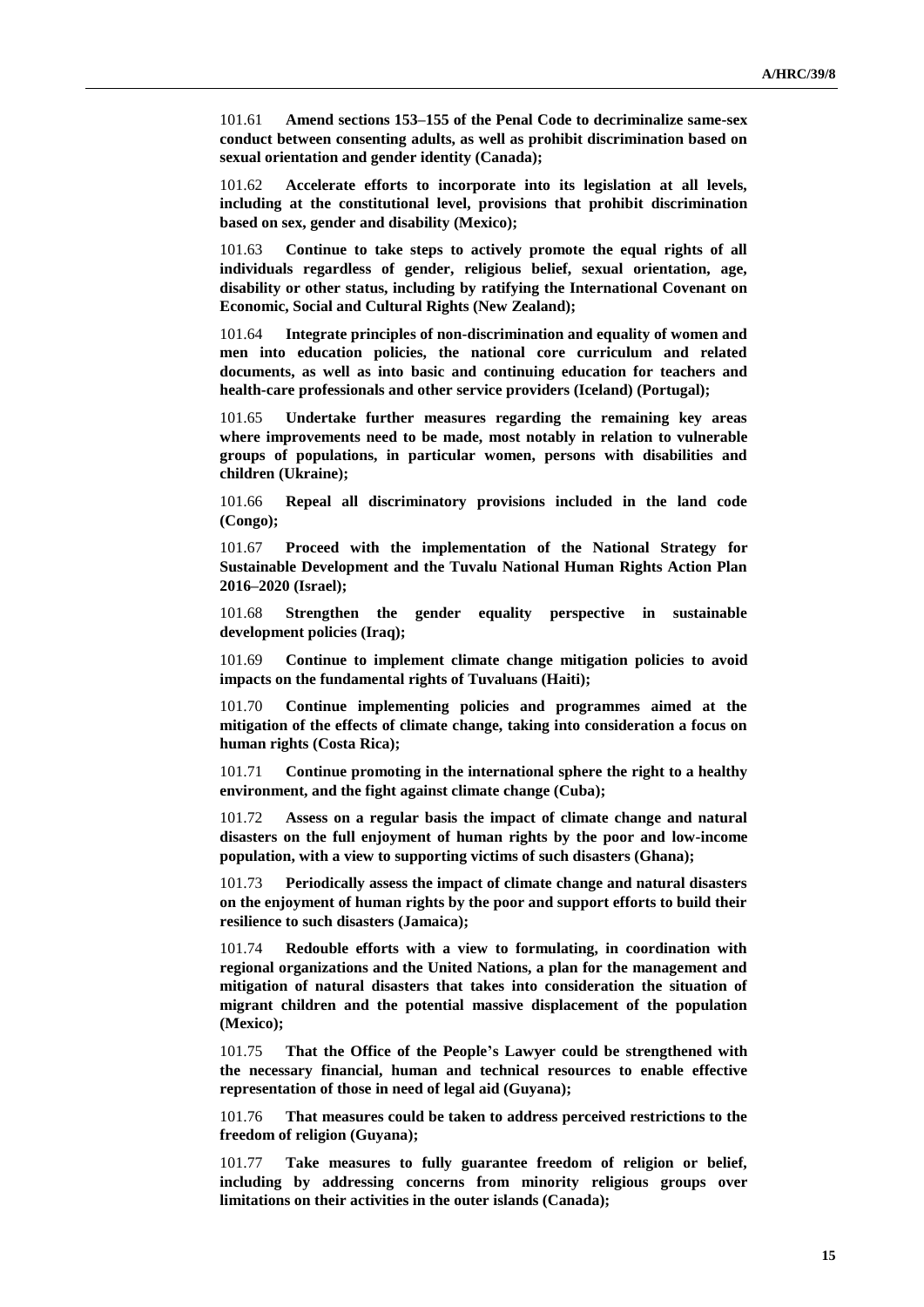101.78 **Ensure the meaningful participation of all citizens of Tuvalu dispersed in the archipelago in the current process of constitutional revision (Honduras);**

101.79 **Take the necessary measures to modernize Tuvalu's maritime infrastructure, with a view to creating better jobs in the formal sector (Haiti);**

101.80 **Develop initiatives aiming to guarantee access to water and sanitation for all (France);**

101.81 **Pursue efforts to eradicate poverty (Senegal);**

101.82 **Explore all appropriate options to improve access to affordable and adequate health care for citizens on the outer islands, particularly women (Jamaica);**

101.83 **Strengthen human and financial resources of health-care services to enable them to better serve disadvantaged segments of the population (Senegal);**

101.84 **Introduce new dietary practices to reduce obesity (Haiti);**

101.85 **Assign human and financial resources in order to strengthen universal access to sexual and reproductive health services, in particular for women and girls on the outer islands, who are not adequately equipped, with trained midwives and nurses to attend to maternal health and attend to the complications of deliveries (Honduras);**

101.86 **Continue to make efforts to guarantee the right to the enjoyment of the highest attainable standard of health, particularly by ensuring access to health services to all persons living in the country, particularly by installing health centres on the outer islands (Brazil);**

101.87 **Improve health-care infrastructure, access to emergency obstetric care, midwife training, and resources devoted to maternal health (Ghana);**

101.88 **Continue strengthening the programmes and social policies in the areas of education, health and food, paying special attention to the sectors of the population that are most in need (Bolivarian Republic of Venezuela);**

101.89 **Continue strengthening programmes to promote employment and assistance for vulnerable groups in the fight against poverty and social exclusion (Bolivarian Republic of Venezuela);**

101.90 **That the right to education should be treated similarly to other rights in the Constitution (Guyana);**

101.91 **Redouble efforts to increase the quality of education and guarantee the right to education for all, without exclusion (Haiti);**

101.92 **Step up the efforts to improve education infrastructure, in particular basic sanitary facilities (Republic of Korea);**

101.93 **Reform the Penal Code to criminalize marital rape and continue to address customs and social patterns that perpetuate discrimination against women and girls (Canada);**

101.94 **Adopt comprehensive measures, including legislative measures, to prevent and address all forms of violence against women and girls, including sexual violence (Uruguay);**

101.95 **Adopt comprehensive legislative measures to prevent and address all forms of violence against women and girls, and ensure that victims of violence have access to means of redress and protection, and perpetrators are brought to account (Republic of Korea);**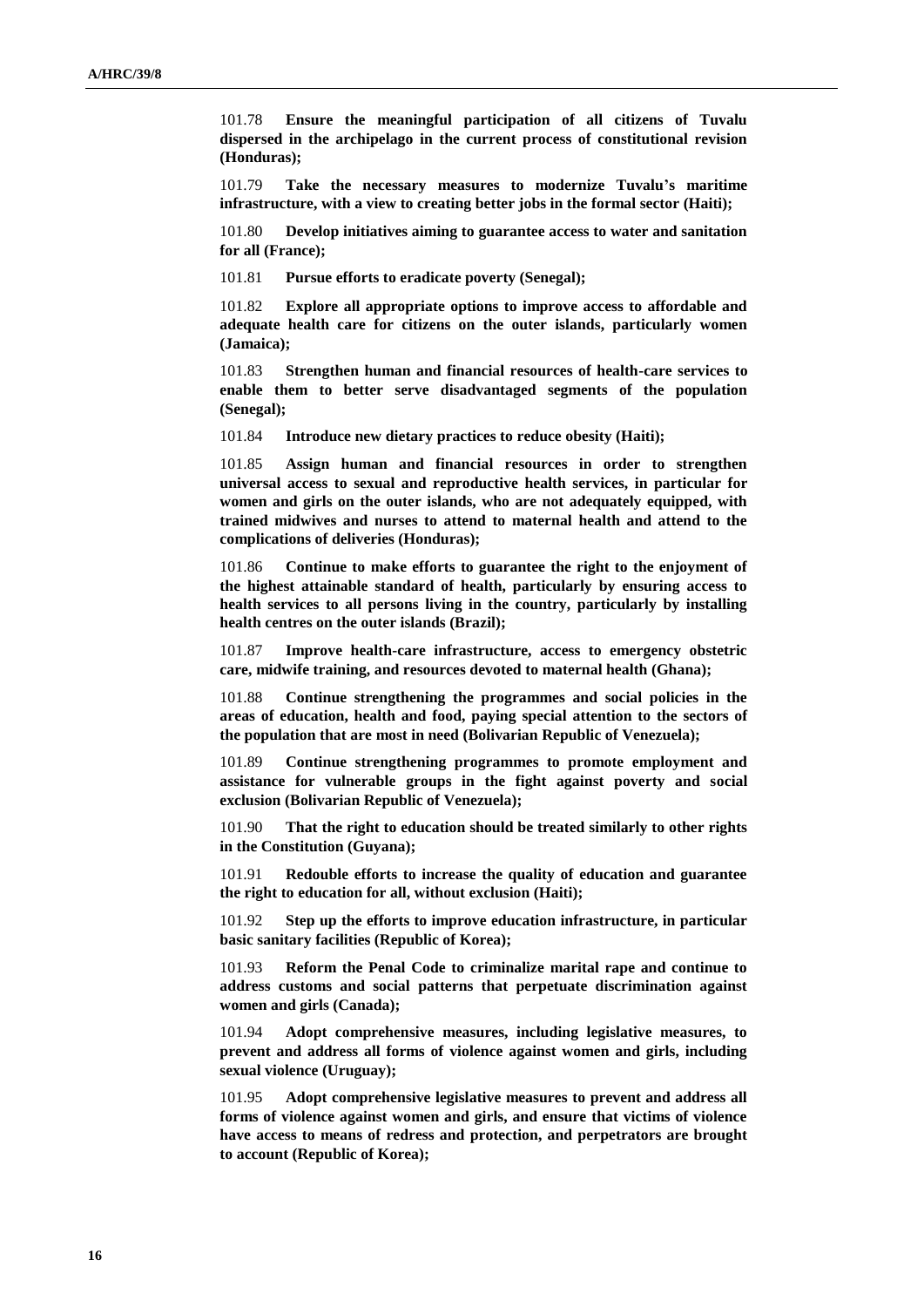101.96 **Adopt legislative and other measures to prevent and combat all forms of violence against women and girls, including domestic and sexual violence (Spain);**

101.97 **Ensure universal access to sexual and reproductive health services for all women and girls (Uruguay);**

101.98 **Prioritize the full implementation of the Family Protection and Domestic Violence Act of 2014, including by ensuring that women and girl survivors of violence have access to effective means of redress and protection and by raising societal awareness about the content of the Act (Netherlands);**

101.99 **Implement the measures identified in the human rights national action plan to address violence against women, including through community education, police training and stronger recording processes (Australia);**

101.100 **Develop a comprehensive strategy to reduce violence against women, including domestic violence, particularly on the outer islands, by enhancing women's awareness of their rights and identifying ways to combat such violence (Turkey);**

101.101 **Take advantage of the new electoral law to work towards increased participation of women in politics (France);**

101.102 **Promote equality and empowerment of women, particularly in regard to hereditary and custody rights, and strengthen measures against domestic violence (Germany);**

101.103 **Take further measures to protect women and children against all forms of violence (Italy);**

101.104 **Ensure efficient follow-up to the recommendations given by the Committee on the Elimination of Discrimination against Women (Israel);**

101.105 **Take effective measures to promote gender equality and women's empowerment (Nepal);**

101.106 **Review and subsequently amend or repeal legislation entailing gender-based discrimination, including provisions in the Penal Code 1978 and the Marriage Act (Netherlands);**

101.107 **Amend the Penal Code and the Family Protection and Domestic Violence Act in order to criminalize rape in all circumstances (Portugal);**

101.108 **Ensure that a gender perspective is integrated into all climate change and disaster risk reduction policies, bearing in mind that disasters not only disproportionately affect women and girls but also exacerbate existing economic and social inequality across gender (Republic of Korea);**

101.109 **Continue to fight all forms of discrimination, in particular against women (Senegal);**

101.110 **Fully implement the Family Protection and Domestic Violence Act 2014, with the necessary technical assistance of the relevant United Nations agencies such as the United Nations Entity for Gender Equality and the Empowerment of Women (UN-Women) and UNDP where appropriate, expeditiously operationalize the Family Protection Fund, and dedicate the necessary resources to ensure that the family protection and domestic violence baseline study conducted by the office of the Attorney General is comprehensive so as to strengthen the ongoing work to eliminate violence against women in Tuvalu (Singapore);**

101.111 **Work towards the implementation of the women, peace and security agenda in order to guarantee effective participation of women in all aspects of decision-making (Spain);**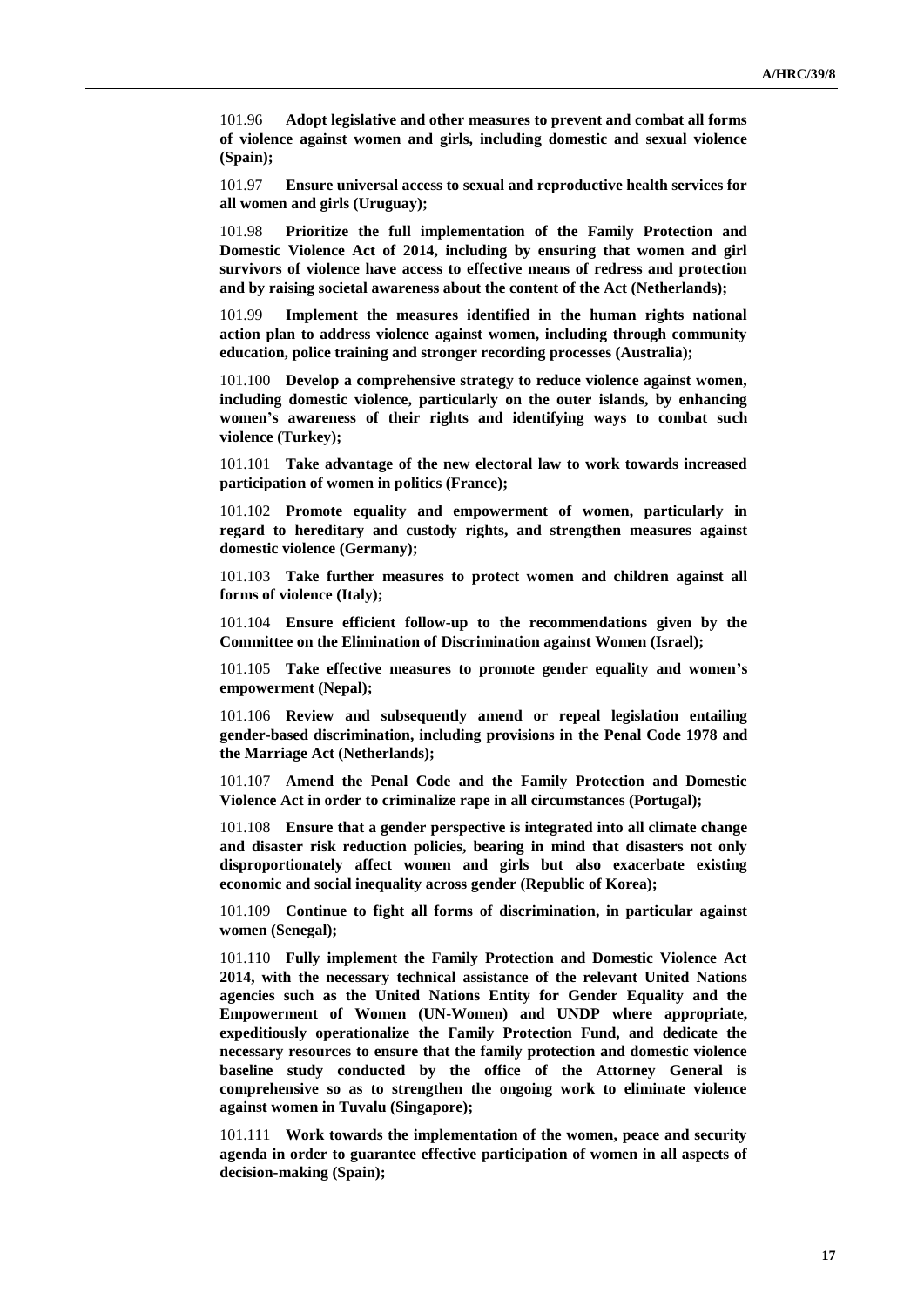101.112 **Repeal all discriminatory laws against women which are contrary to the provisions of the Convention on the Elimination of All Forms of Discrimination against Women, in particular inequality in access to property rights and the underrepresentation of women in public and political life (Togo);**

101.113 **Take steps necessary to do away with patriarchal and gender-based stereotypes, which lead to perpetuation of discrimination against women (Argentina);**

101.114 **Prohibit corporal punishment for disciplining children both at home and in any other area of the society (Uruguay);**

101.115 **Adopt public policies aiming at the eradication of violence against children, including legal measures to prohibit corporal punishment both in school and in the family (Chile);**

101.116 **Criminalize child pornography and ensure the law criminally prohibits: procuring, offering, providing, obtaining or using children for prostitution and/or for the production of pornography, or other illicit activities, as well as prohibits the distribution, dissemination, sale and possession of child pornography (United States of America);**

101.117 **Step up efforts to reduce the mortality rate among children under 5 (Congo);**

101.118 **That the legislation be amended to ensure equal rights for both parents for children born out of wedlock (Guyana);**

101.119 **Make further efforts to register all children born on all islands (Haiti);**

101.120 **Continue its efforts in strengthening the capacity of the Tuvalu Police Force and the Office of the Attorney General in applying child-sensitive justice procedures (Indonesia);**

101.121 **Continue to work towards the abolition of corporal punishment in all settings, and that awareness-raising campaigns about the negative impact of corporal punishment on the development of children are undertaken (Ireland);**

101.122 **Continue to strengthen legislative measures by remedying protection gaps to protect all children from both violence and abuse, as recommended by the Committee on the Rights of the Child (Maldives);**

101.123 **Adopt legislative measures to fully align the juvenile justice system with the relevant international standards, including by repealing the provisions that allow corporal punishment (Mexico);**

101.124 **Adopt a comprehensive child policy based on the principles and provisions of the Convention on the Rights of the Child (Togo);**

101.125 **Continue efforts to promote and protect the rights of children and persons with disabilities (Nepal);**

101.126 **Take all appropriate measures, including legislation, to modify or abolish existing laws, regulations, customs and practices that constitute discrimination against persons with disabilities (United States of America);**

101.127 **Explore all appropriate options to advance the rights of persons with disabilities, building on existing platforms and with appropriate assistance from the international community (Jamaica).**

102. **All conclusions and/or recommendations contained in the present report reflect the position of the submitting State(s) and/or the State under review. They should not be construed as endorsed by the Working Group as a whole.**